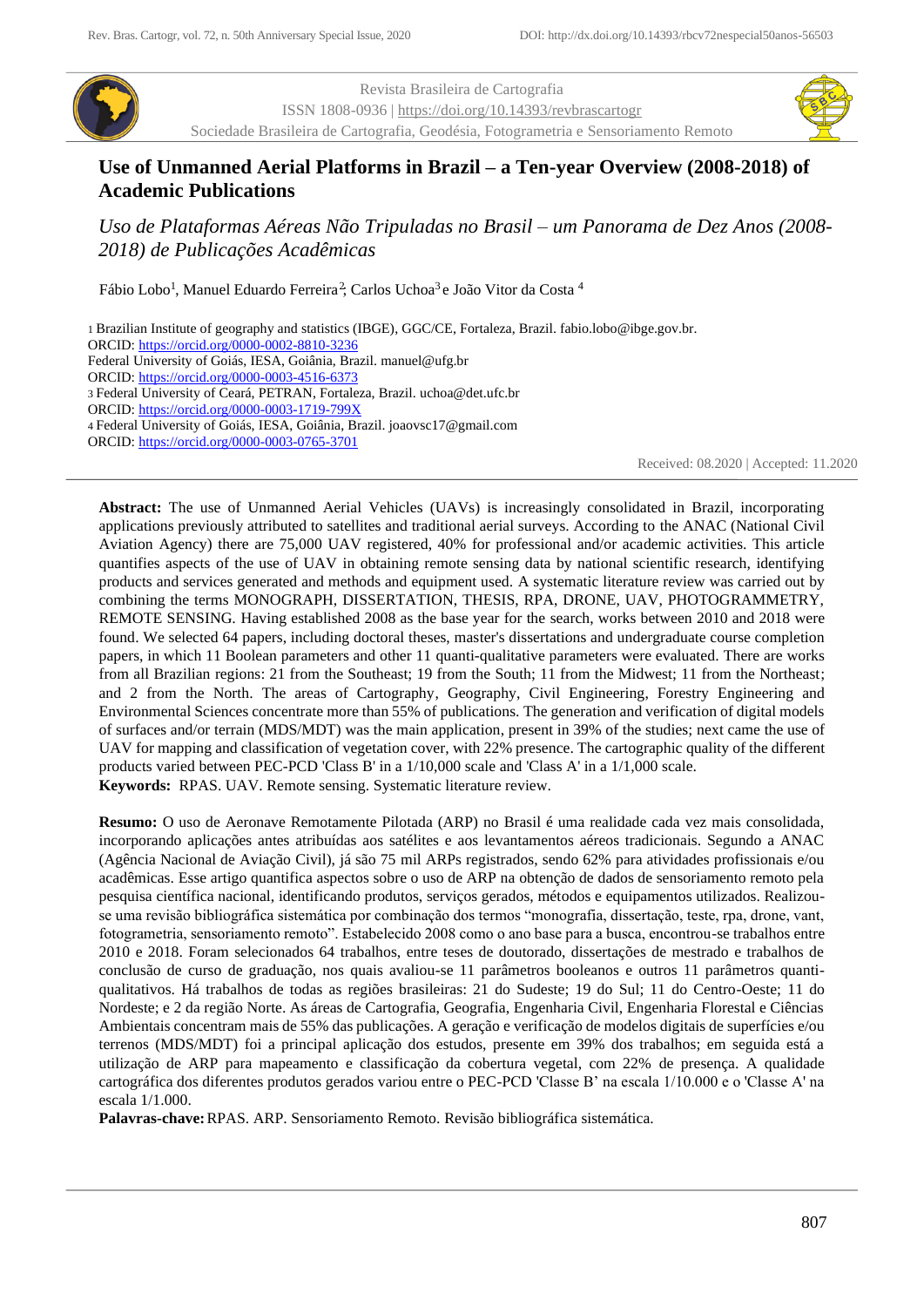## **1 INTRODUCTION**

The acronym RPA comes from the English term "Remotely Piloted Aircraft" and is the focus of Brazilian regulations for use in professional activities involving "Unmanned Aerial Vehicles" (UAVs, generically known as drones*).* Similarly, RPAS refers to "Remotely Piloted Aircraft System"*,* adding to "RPA" all "the required command and control links and any other elements that may be required at any time during operation" (DECEA, 2017, p. 20). The term "UAV" (Unmanned Aerial Vehicle), in this document, refers to both the aircraft and the system.

In Brazil and worldwide, UAVs have been used for data collection for numerous purposes, such as filming, topographic surveys, construction inspections, and precision agriculture, among others. In some of these applications, the collected data is integrated with flows of Photogrammetry and/or Remote Sensing for the generation of their products.

In these activities, the UAV has been constituted as a true "disruptive technology", allowing the integration of global positioning systems to aerial filming and photographs, obtaining geospatial data of high spatial and temporal resolution, with low operational complexity and competitive costs. These are services, products and applications that, a short time ago, were restrictive due to the high costs involved in the construction of platforms and sensors, and which today are more accessible to professionals from various segments. Currently there are more than 75,000 pieces of equipment duly registered with ANAC, 62% of which are recording devices for professional activities (ANAC, 2020<sup>1</sup>).

Data collection via UAV, however, is not appropriate for every situation, as the authors MACLEAN (2015) and MATESE et al. present (2015), when they indicate the cost/benefit analysis in the use of such systems. For the former, the use of UAV may be feasible for data collection in areas up to 42 km<sup>2</sup>, while for the second, the limit of the area would be 10 hectares  $(0.1 \text{ Km}^2)$ . The difference between the results is due to the variation in the equipment used, as well as to the different methods, sensors and purposes of the products generated by the authors. This brief comparison points to the wide variety of applications and possible methods for data generation and collection, analyzing the use of the system, successful cases and operational limits.

In this context, this research presents a systematic bibliographic review of national academic works on the collection of images via remote sensor embedded in UAVs, for the generation of geospatial data by flows of Photogrammetry and/or Remote Sensing, focusing on the understanding of the products and services generated, as well as on methods and equipment. It is expected, therefore, to contribute to the understanding of the potentialities of the use of such technology in the various areas of knowledge.

#### **2 MATERIALS AND METHODS**

According to Ravindran and Shankar (2015, p. 3), "systematic (bibliographic) reviews are characterized by an explicit question, defined as a matter for the screening and inclusion of studies and implications for future research."

For the search, carried out throughout May 2019, we used the public digital platform of CAPES (Coordination for the Improvement of Higher Education Personnel) and the open search engine Google Scholar. The combination of the terms adopted was "monograph, dissertation, thesis, rpa, drone, uav, photogrammetry, remote sensing", with a time frame of 10 years (2008-2018)*.* The review methodology can be summarized by the flowchart in Figure 1.

<sup>1</sup> According t[o https://www.anac.gov.br/assuntos/paginas-tematicas/drones/sisant\\_2020.csv](https://www.anac.gov.br/assuntos/paginas-tematicas/drones/sisant_2020.csv) , access on June 1, 2020.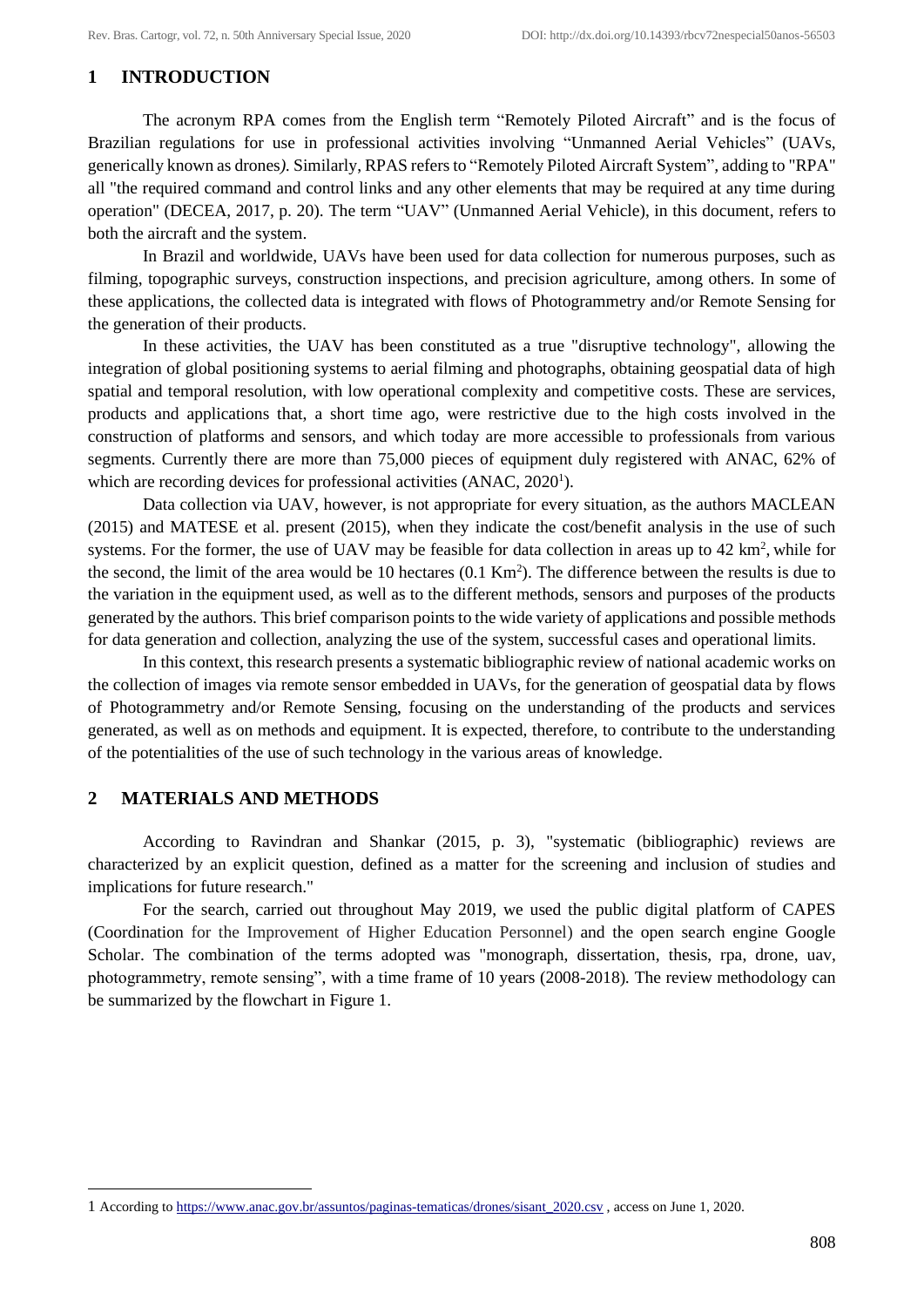



Source: The Authors (2020).

Monographs published by Brazilian educational and research institutions were selected, from 2008 (base year) included in the following categories: higher education (bachelor's, bachelor's degree or technology); master's degree (academic or professional); doctorate (academic or professional); who presented generation of geospatial data obtained by flows of Photogrammetry and/or Remote Sensing and who used UAV in data collection.

The base year was chosen with the limit of the publications up to 10 years (2008-2018), and the oldest publication found for the period is 2010.

The results were found, as a rule, in the 'Libraries of repository of publications' of the different universities; in the repository of the Brazilian Digital Library of Theses and Dissertations or in the catalog of dissertations and theses of CAPES.

Not all work published by university research centers was available for internet access. Only the online files that were available for download in the search period (27-31/5, 2019) were counted.

The selection of papers for inclusion in the review followed POPAY et al (1998), *apud* LOUREIRO et al. (2016), which indicates that the evaluation should verify that the papers meet the following points:

- a) The study illuminates the subjective meaning, actions and context of what is being researched;
- b) There is evidence of adaptation and response of the research project to needs and problems offered by real life;
- c) The study produces the type of knowledge needed to understand the structure and the process in which it is located;
- d) Sufficiently detailed descriptions are provided to allow the researcher to interpret the meaning and context of what is being researched;
- e) How the research develops from the presentation and analysis of the data to the description of the results and conclusions;
- f) Different sources of knowledge on the same issue are compared and contrasted;
- g) Generalizations can be drawn from the conclusions offered for other areas of knowledge, or for different populations or groups;
- h) The relevance of the search is clearly indicated.

The analysis of the studies resulted in three different levels of adequacy of the monographs, which were (1) adequate; (2) adequate in part and (3) inadequate.

The set of 'Monographs Included in the Review' was formed by the works identified as "Adequate"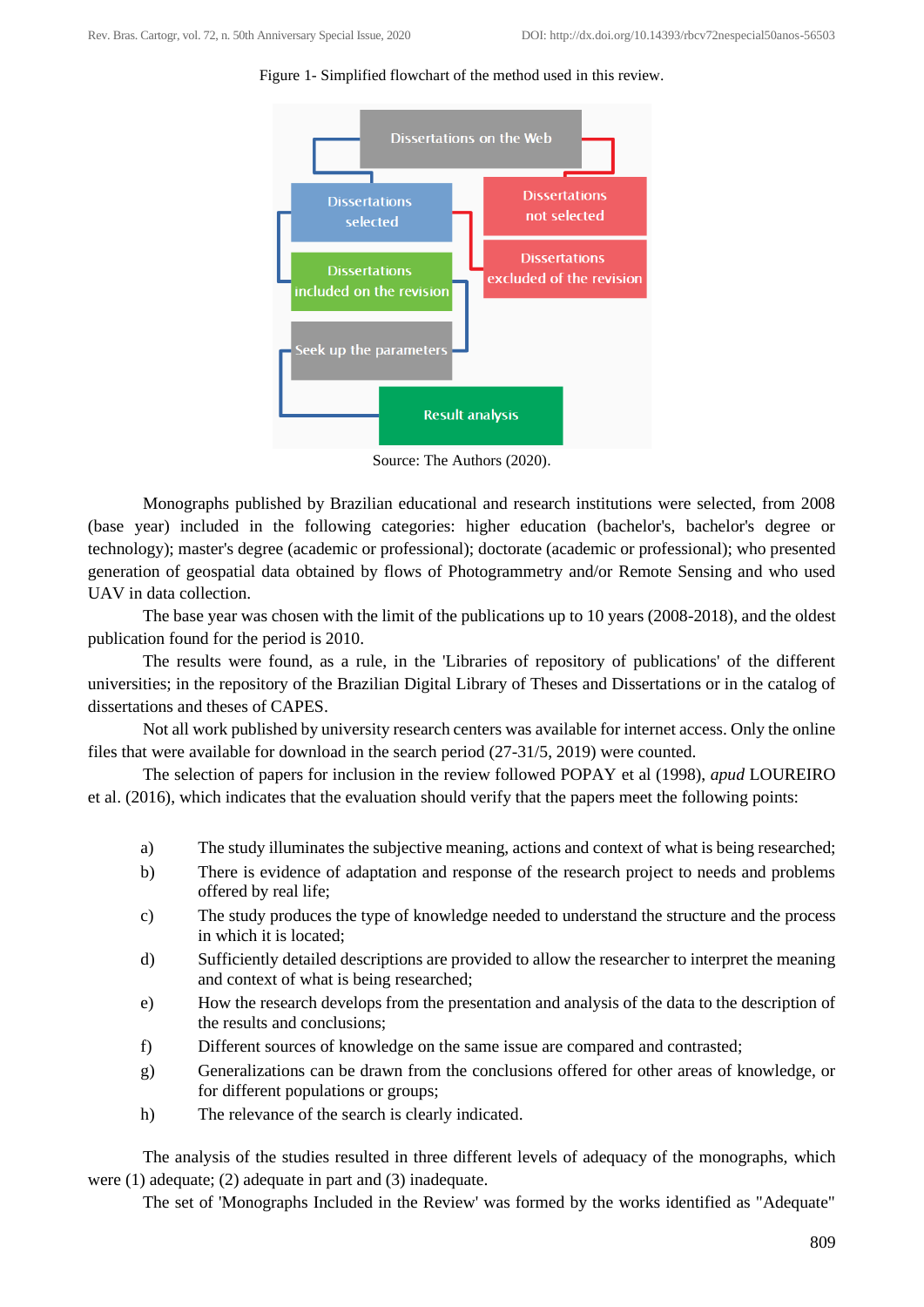### and "Adequate in part" (levels 1 or 2).

In this set, 11 Boolean parameters related to the generated products and methods used were evaluated. This evaluation was carried out in function of the presence or absence of the following topics (encoded by the acronyms in parentheses):

- a) (BL) Indicates **the Legal Bases** for data collection via UAV;
- b) (AF) Uses **'Fixed-wing'** aircraft for data collection;
- c) (AR) Uses **'Rotating Wings' aircraft** to collect data;
- d) (CL) **Applies Correction** of **Lens** distortions for photogrammetric processing;
- e) (PC) **Plans** the collection in '**Corridors**' (instead of 'Blocs');
- f) (NC) Uses **Cartographic Standards** to verify the products generated;
- g) (PR) Implements **Reference Points** (control or verification) in UAV collection;
- h) (TR) Uses **real-time** GNSS (RTK) relative positioning for UAV control;
- i) (VC) Processes data by *SIFT* algorithm (Scale *Invariant Feature Transform*), SfM (*Structure from Motion*) or similar (Computer **Vision**);
- j) (CT) **Compares** data obtained with **topography**, photogrammetry or terrestrial imaging;
- k) (CA) **Compares** data obtained from **aerial**, orbital or similar images.

In addition to Boolean parameters, the following quantitative-qualitative data were collected from the studies included in the review:

- a) (TYPE) Level of monograph work (Undergraduate, Master or Doctorate);
- b) (YEAR) Year of publication;
- c) (AREA) Concentration area of the center and publication research;
- d) (STATE) Acronym of the Brazilian State in which the research center is located;
- e) (INSTITUTIONS) Acronym of the University in which the research center is located;
- f) (KEY) Grouping by the main application of the work;
- g) (TITLE) Title of the monograph;
- h) (AUTHOR) Last name and first name of the first author of the work;
- i) (TRACK) Spectral range of the sensor used;
- j) (GSD) Value, in centimeters, of the Ground Sample Distance (i.e., pixel size);
- k) (BANDS) Number of spectral bands collected.

# **3 RESULTS AND DISCUSSIONS**

There was the recovery of 91 papers with the defined characteristics that were available for download, forming the set 'Selected Monographs'. From the analysis of this set, 64 studies were classified for the 'Monographs Included in the Review', 34 of which were 'Adequate' and 30 'Adequate in part'. The remaining 27 papers were excluded from the analyses because they were considered 'Inadequate' for the review.

With the base year set for 2008, the first work dates from 2010 and there is an increasing number over the years evaluated, reaching 26 works in 2018.

The distribution of the types of monographs reviewed presents a large concentration of master's publications, with 46 papers (~72%); followed by undergraduate studies, which totaled 11 (~17%) and doctoral theses, with  $7$  ( $\sim$ 11%).

Figure 2 shows the distribution of the reviewed papers, reporting the types and years of publication.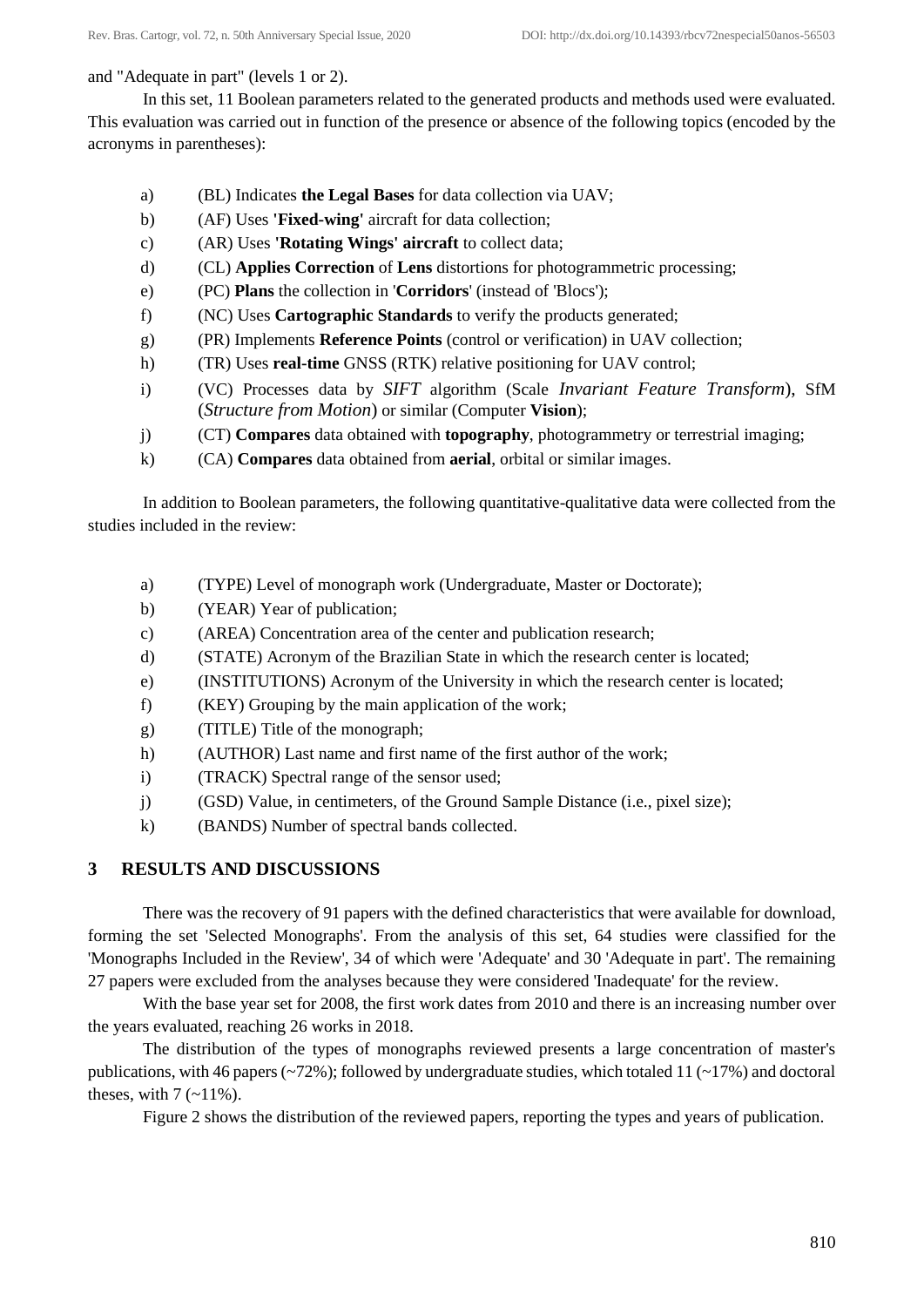

Figure 2 - Distribution of the types of work reviewed in the period 2008 - 2018.

Monographs from all regions of Brazil were reviewed, 21 from the Southeast (~32%); 19 from the South (~21%); 11 from the Midwest (~17%); 11 from the Northeast (~17%); and 2 monographs from the North  $(-3\%)$ .

Figure 3 shows the number of studies evaluated in the states of Brazil.



Figure 3- Distribution of monographs evaluated throughout the national territory.

Source: The Authors (2020).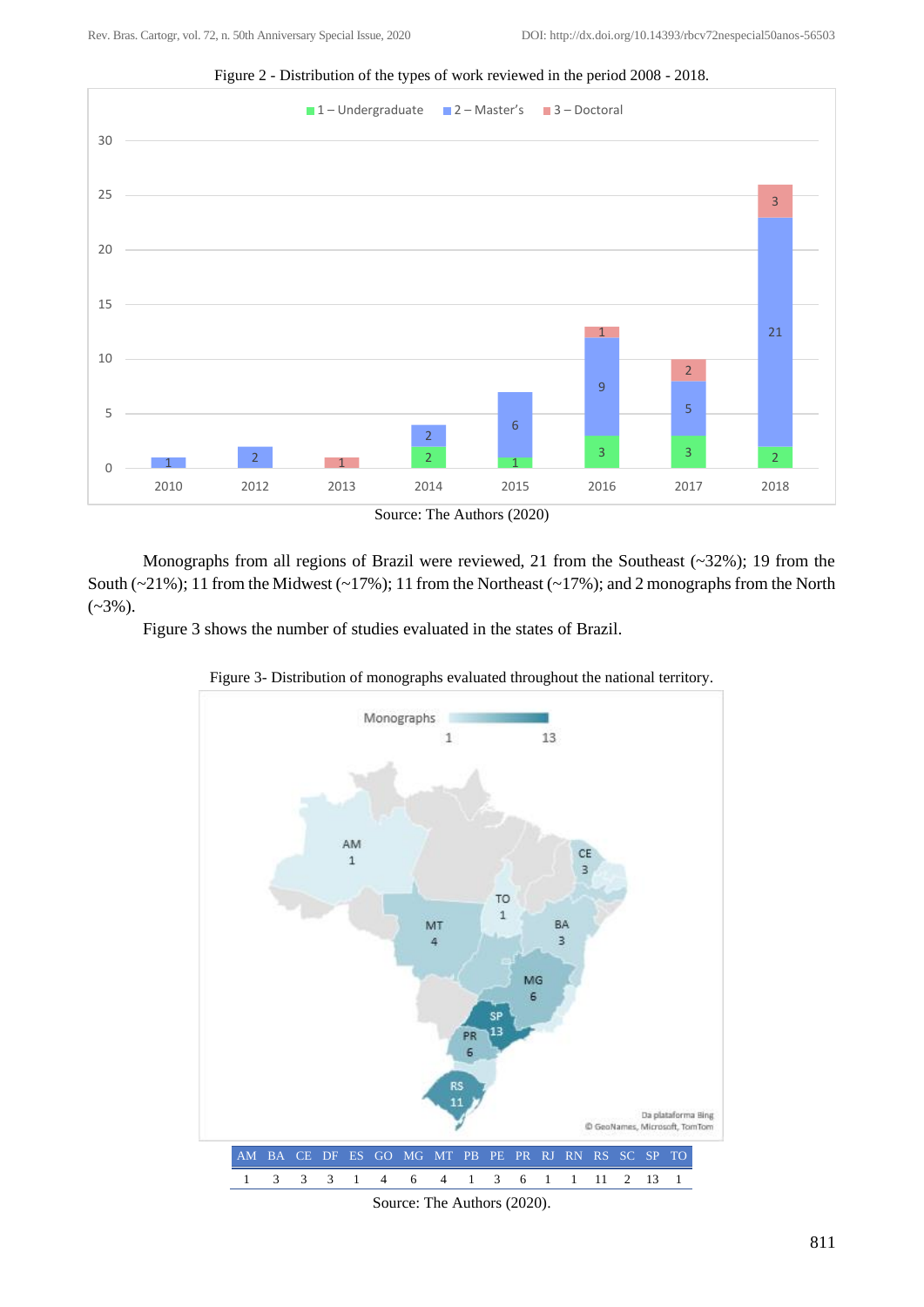The analysis on the diversity of the areas of knowledge of the monographs highlights the areas of Cartography (9 monographs), Geography (8), Civil Engineering (5), Forestry Engineering (7) and Environmental Sciences (7) that, together, contained more than 55% of the reviewed papers, totaling 36 monographs. Figure 2 relates the classes of monographs to the areas of knowledge in which they are inserted.



Source: The Authors (2020)

The main applications identified in the evaluation of monographs were grouped into 6 classes (KEY field):

- a) **CADASTRE**, where monographs focus on studies for generation and application of data on a cadastral scale (1/10,000, or larger);
- b) **GENERALITIES,** where monographs focus on studies that could not be classified in other groups;
- c) **INSPECTION,** where the monographs focus on studies to perform inspections with the obtained products;
- d) **MDS / MDT,** where monographs are similar to studies for the generation and verification of digital surface and/or terrain models;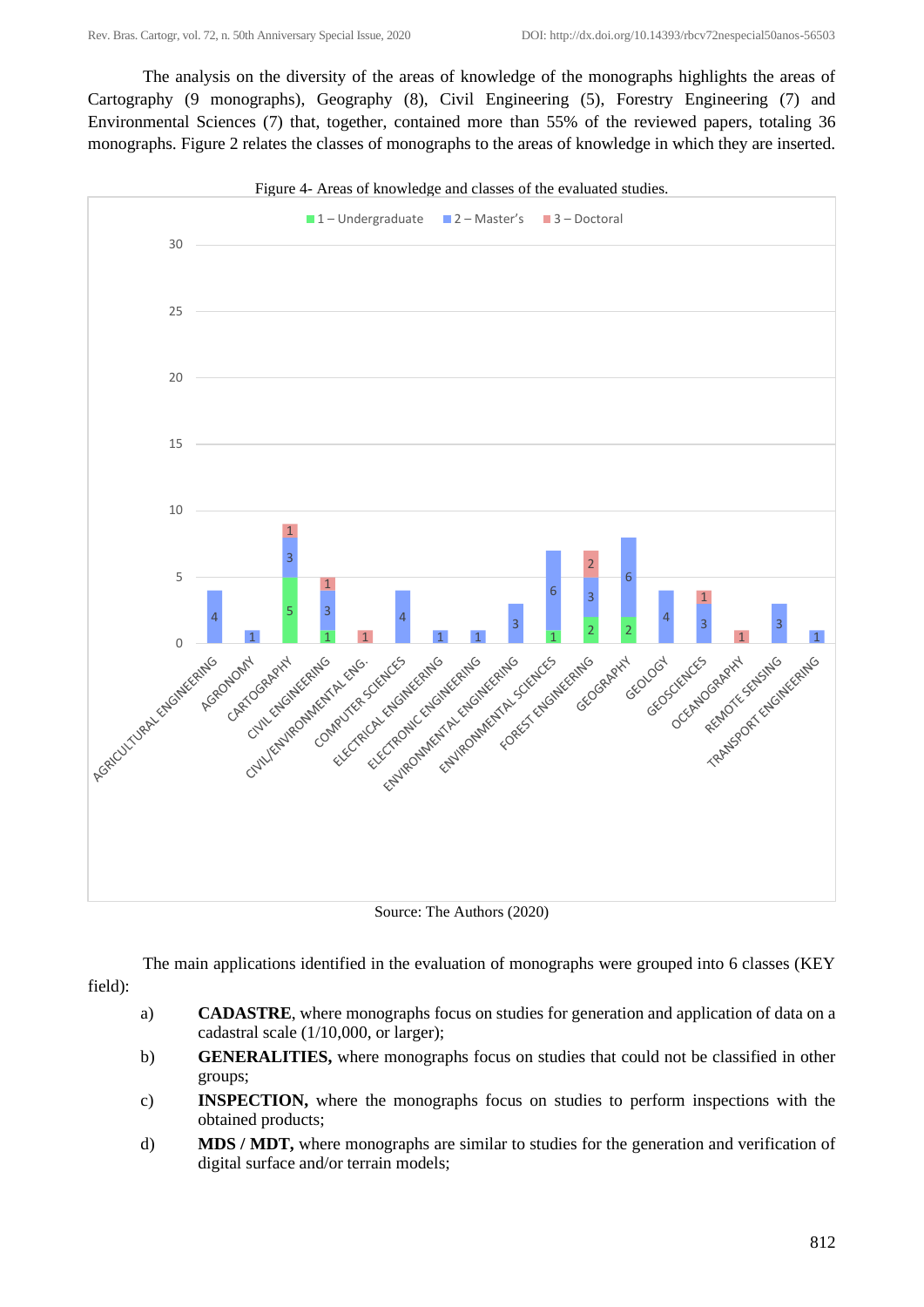- e) **QUALITY,** where the monographs focus on studies to verify the quality of the products generated and/or the systems used;
- f) **VEGETATION,** where the monographs focus on studies for data generation and application in the mapping and classification of vegetation cover.

The number of studies identified in each group is in Table 1.

| <b>KEY Applications</b> | <b>Percentage of total</b> | Count |
|-------------------------|----------------------------|-------|
| Registration            | 10.94%                     |       |
| General                 | 4.69%                      | 3     |
| Inspection              | 14.06%                     | 9     |
| MDT / MDS               | 39.06%                     | 25    |
| Quality                 | 9.38%                      | 6     |
| Vegetation              | 21.88%                     | 14    |
|                         | Source: The Authors (2020) |       |

The distribution over the years relating to the key applications of the works, following the classes of monographs, is presented in Figure 5.



Figure 5- applications and classes over the years.

Source: The Authors (2020).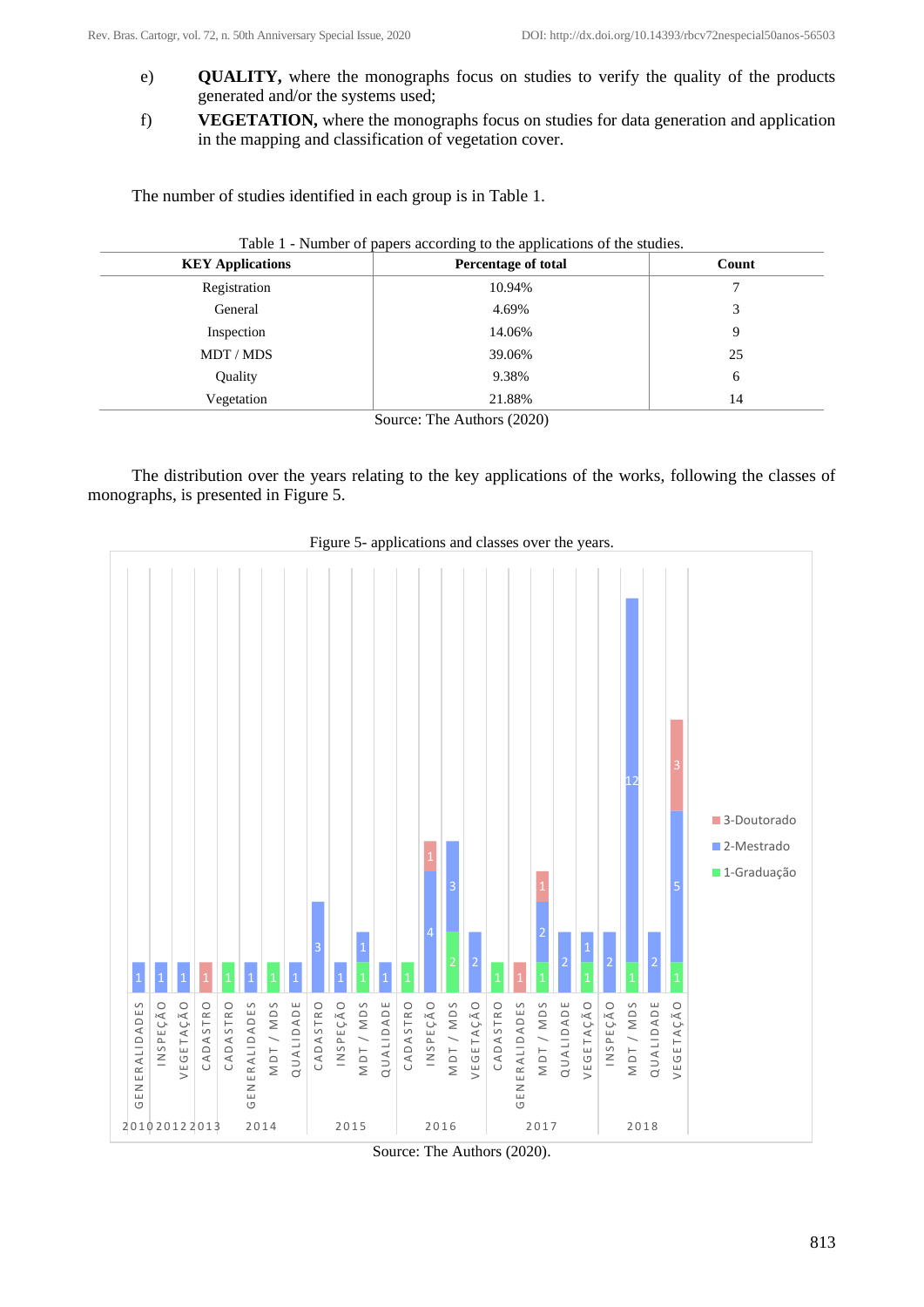# **3.1 Evaluation of parameters**

### 3.1.1 (BL) INDICATES LEGAL BASES FOR DATA COLLECTION VIA UAV

About 46% of the papers (30 monographs) have the legal basis for the use of UAVs. The papers cite the requirements and deliberations of 3 bodies for the use of UAVs in Brazil:

- a) ANATEL, for the registration and homologation of the UAV communication system;
- b) DECEA, for registration and access to airspace in the use of UAVs;
- c) ANAC, for the registration and/or homologation of the aircraft.

These laws have undergone changes over the last few years, and each monograph presents laws one that was in force at the time of its elaboration.

Figure 6 shows the distribution of studies with (BL) in the classes of monographs over the years.



#### 3.1.2 (AF) AND (AR) INDICATE THE TYPE OF AIRCRAFT USED IN THE COLLECTION OF DATA

Only one work, from 2018, for evaluation of androde with the generation of MDT / MDS, presented results with simultaneous use of fixed wing aircraft (AF) and rotary wing (AR) – all others had used one or another type of aircraft. The lack of data collected by one or another type of aircraft was perceived only in one monograph from 2010 – which presented, generally and theoretically, the possible applications for both types of aircraft. The distribution presented 26 monographs 'AF' (~41%) and 38 monographs 'AR' (~59%).

All equipment used fits class 3 of ANAC legislation, with maximum takeoff weight less than or equal to 25 kg (ANAC, 2017). This class is known as microvants; class 2 refers to platforms with total weight between 25 and 150 kg, while class 1 is intended for platforms with a total weight of more than 150 kg. The massive presence of Class 3 equipment can be explained by the lower cost of acquiring the equipment, by the operating facilities that such equipment presents and by the simplification that there is in the legislation for the legalization of the use of such equipment.

In the case of the use of aircraft with rotary wing (multi-rotor), most of the works present the use of quadcopters with battery power and flight autonomy ranging between 15 and 35 minutes.

The wingspans of fixed-wing aircraft were not greater than 2.5 meters long, with battery power or combustion and autonomy, presented by the authors, between 30 minutes and 2 hours of flight time.

The manufacturer of equipment most mentioned in the monographs, for the case of rotary wings (AR), was the Chinese 'DJI', present in 26 works (~68% of the AR). Another 8 studies (~21% of the AR) presented the data collected by generic equipment – developed by the authors themselves or by a company without a trademark.

For fixed wings (AF), the manufacturer 'SenseFly' was the most cited, in twelve works (~44% of THE).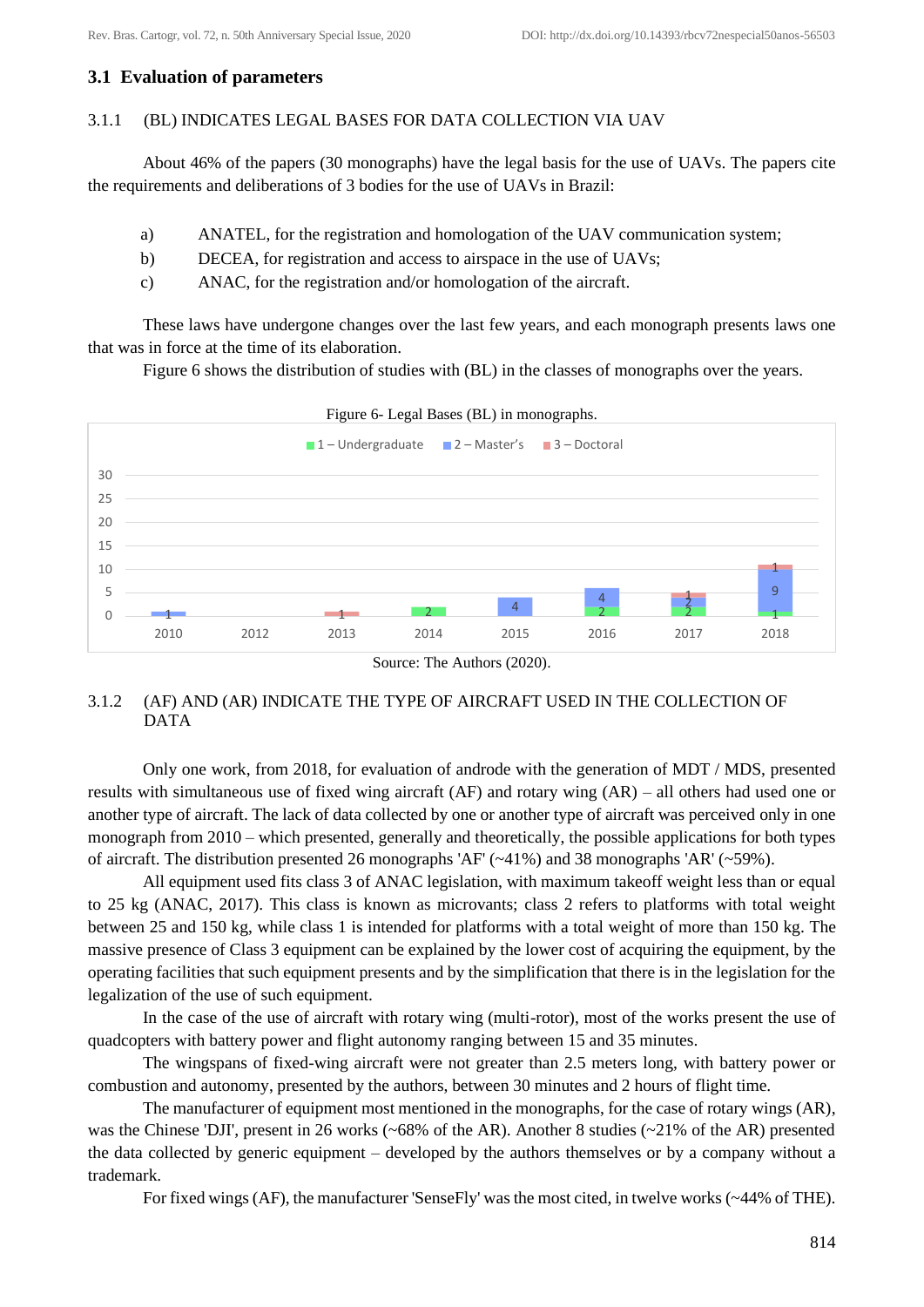The use of equipment developed by the authors themselves or by companies without a trademark was identified in 7 other studies (~21% of the PA). There is also the presence of equipment developed by national companies, such as Xmobots; AGX (now extinct) and NuvemUAV, adding another 8 monographs (~29% of PA).

Figure 7 distributes the types of aircraft used over the years (in 2018 there is a single work that used both 'AR' and 'AF', and in 2010 the only work that did not use any type).



Source: The Authors (2020).

#### 3.1.3 (CL) CORRECTION OF LENS DISTORTIONS FOR PHOTOGRAMMETRIC PROCESSING

All the studies reviewed pointed out the use of small format cameras, not metrics, in data collection. These characteristics suggest the use of techniques of systematic error corrections, caused by lens distortions, in the photogrammetric processing itself (CÔRTES, 1998; 2010).

As for the spectral range of the sensors, most of the studies used passive image sensors in the visible spectrum (RGB) to obtain the data. There were cases of studies that used hyperspectral cameras; others that used multispectral cameras, with access to the infrared range, and still others that took advantage of active LASER emission sensors, with LIDAR (Light Detection and Ranging) equipment to obtain data.

From the set of reviewed monographs, 18 papers  $(\sim 28\%)$  pointed out some pre-calibration to obtain the orientation parameters of the lenses, aiming to correct errors caused by the lenses in the data processing.

Figure 8 indicates the distribution of the works that mention the correction of the lenses (LC) for the purposes of the work.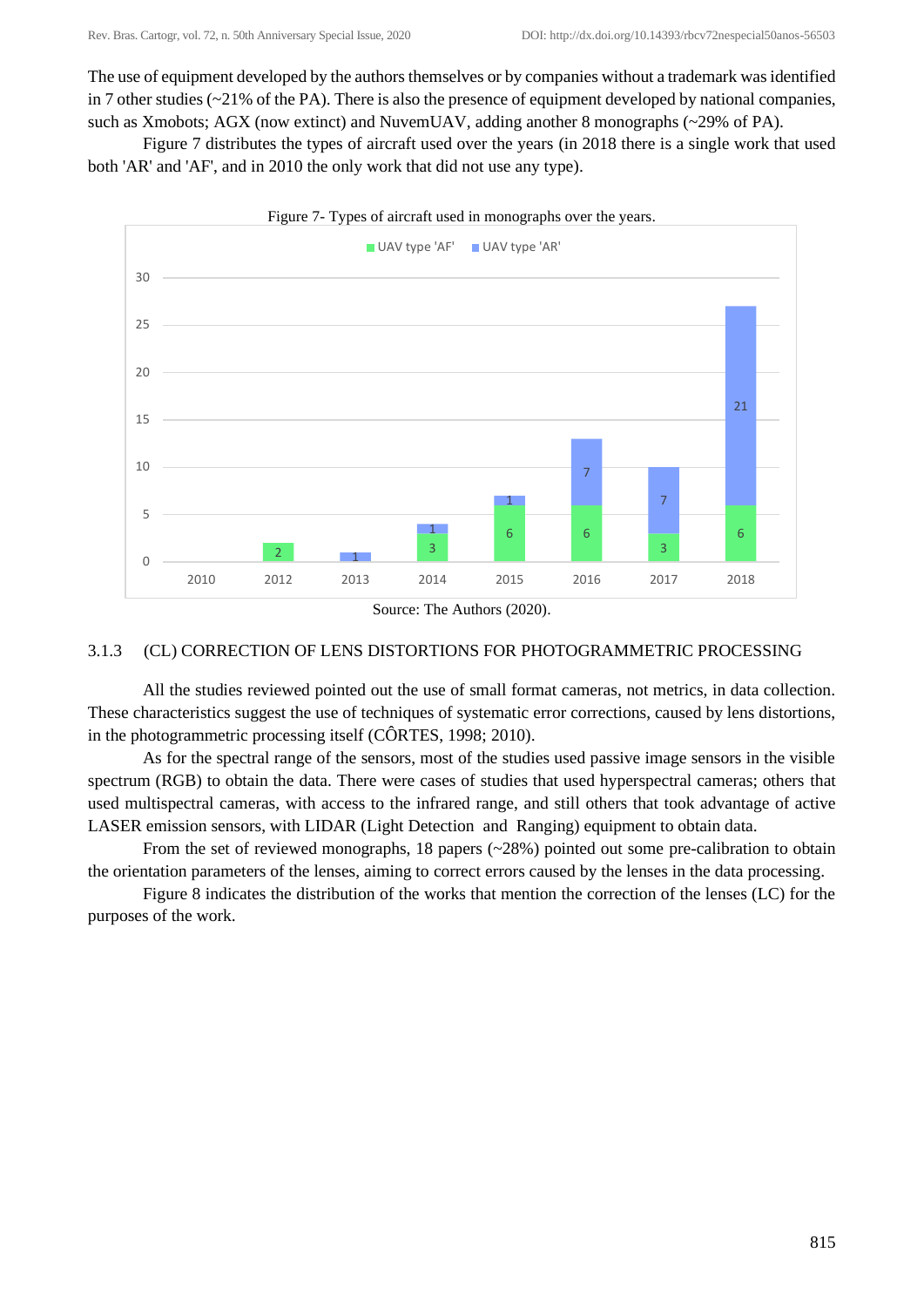

Figure 8- Works that mention the correction for the distortion of the lenses (LC).



### 3.1.4 (PC) COLLECTION PLANNED IN 'CORRIDORS' (IN CONTRAST TO 'BLOCS')

The 'PC' works predominantly showed data collected in small stretches, with flight lines in hundreds of meters, covering areas of up to a few tens of hectares.

There have been cases where flight lines have reached a few kilometers (maximum of 5 km), covering areas of up to a dozen square kilometers.

'Corridor' collections were those that are planned to have one to three flight ranges and that the length of the coverage area was at least 4 times greater than the width – forming the outline of a linear figure.

Five papers were identified (~8%) that presented this type of planning for collection. Figure 9 shows the types and years of these works.



Figure 9- Studies that presented planning in Corridors (PC).

Source: The Authors (2020).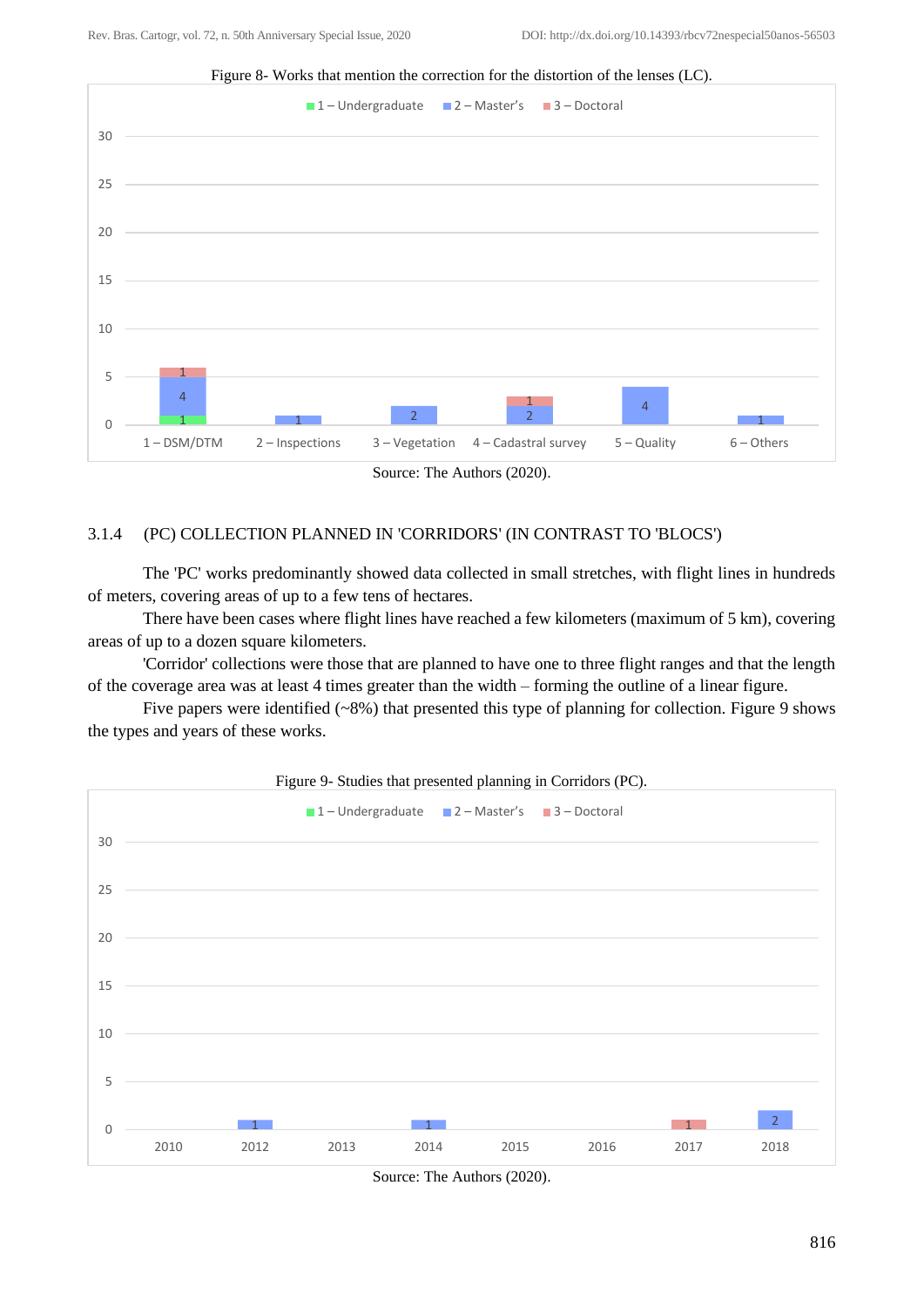### 3.1.5 (TR) USES RELATIVE REAL-TIME GNSS (RTK) POSITIONING TO CONTROL RPA

No monograph used the relative kinematic GNSS positioning in real time (RTK - Real Time Kinematic) for the control of the UAV.

The vast majority of the papers, 40 monographs (~62%), do not even mention the term RTK. Nevertheless, 5 studies were identified in which the authors suggested this investigation; there were 4 in which this type of collection is generically mentioned; and 17 in which the RTK technique was used in the collection of control points.

Figure 10 shows the distribution of the studies in which RTK positioning is mentioned, suggested or used for the control points in the types of monographs in which they were identified.



Figure 10- Monographs quoting the term 'RTK'.



### 3.1.6 (NC) USES CARTOGRAPHIC STANDARDS TO VERIFY THE PRODUCTS GENERATED AND (PR) IMPLEMENTS REFERENCE POINTS

The quality of the cartographic products (NC) of the monographs was verified by the "Cartographic Accuracy Standard", PEC (BRASIL, 1984) or by the "Standard of Cartographic Accuracy of Digital Cartographic Products", PEC-PCD (EB, 2011), sometimes for one or the other, sometimes for both.

Most of the coordinates of the reference points were determined by relative GNSS positioning, using double frequency receptores  $(L1/L2)$  that were occasionally compatible with the RTK positioning method.

Works were found that implemented control points and / or verification through the Service of Precise Point Positioning (PPP) from IBGE, and others that determined the coordinates of their points of interest through absolute positioning, with navigation receivers.

The 17 monographs  $(\sim 26\%)$  that presented the verification of the products by cartographic standards (NC) implemented their control and/or verification points through relative positioning and use of dual frequency GNSS receivers, and in 7 of these the RTK method was used.

Another 23 monographs programmed reference points for other purposes or did not present the quality of the products by cartographic standards, totaling 40 works (~63%), where there is the presence of the parameter 'PR'.

Figure 11 presents the 17 studies that verified the products according to the guidelines of the cartographic standards (NC), co-related the types of monographs and their areas.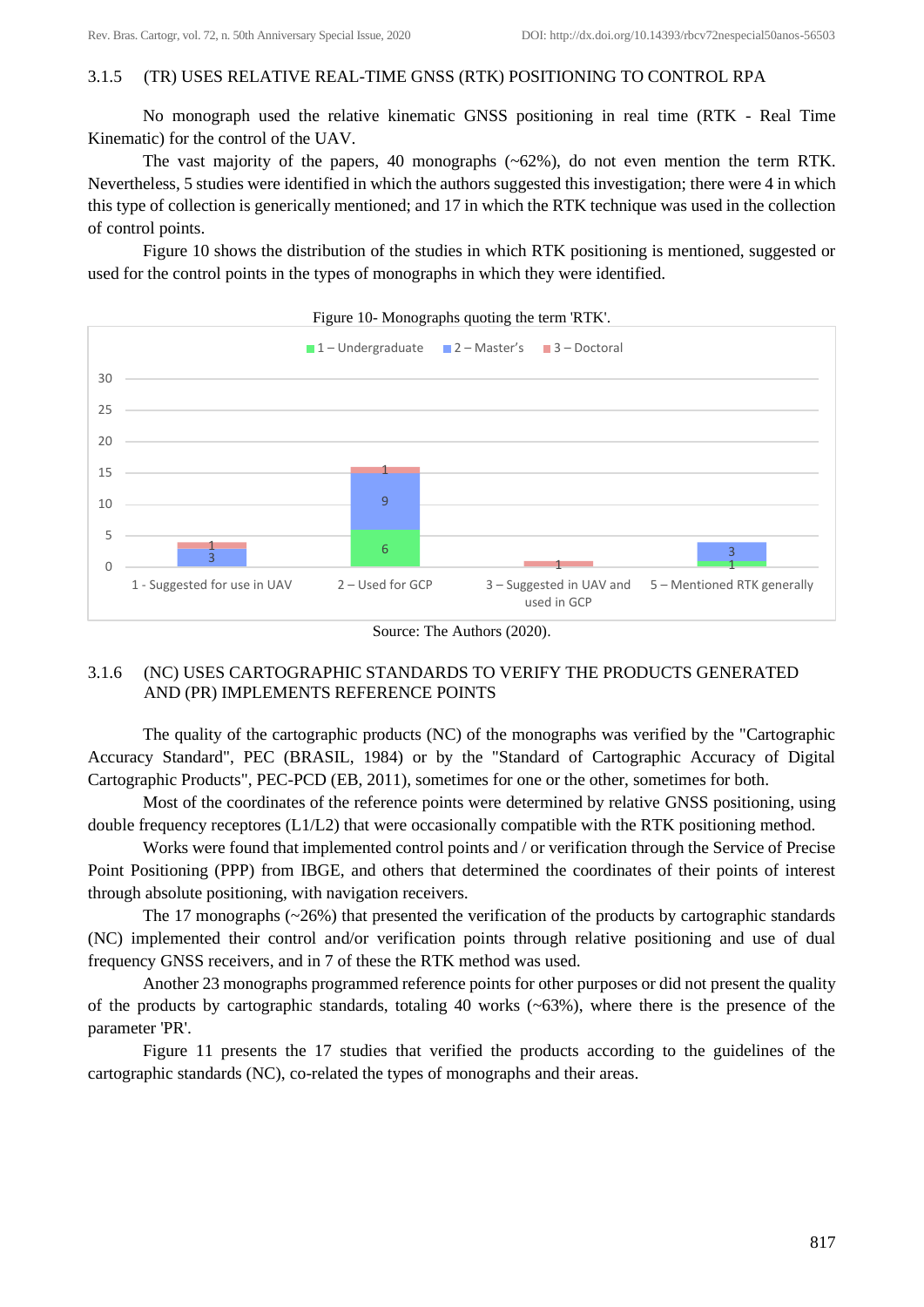

Figure 11- Monographs in which the quality of products is verified by cartographic standards (NC).

Source: The Authors (2020).

### 3.1.7 (VC) PROCESSES DATA BY SIFT, SFM, OR SIMILAR ALGORITHM (COMPUTER VISION)

The use of software equipped with computer vision algorithms for data generation (VC) was presented in approximately 82% of the monographs evaluated (53 studies).

Most authors used the agisoft photoscan computational application (currently marketed as METASHAPE) in the processing, and the use of the PIX4D Mapper program was also observed in some monographs.

Both types of program used the SIFT (Scale Invariant Feature Transform) algorithm to obtain the distances between the center point of the camera lens and the points of an imaged object.

The technique used to determine these distances is that of the field of computer vision, known by the acronym SfM (Structure from motion), a "passive way to determine multiple three-dimensional points of objects that are in areas overlapped by two sequential two-dimensional images" (adapted from MOONS, 2008); that is, it follows the principle of stereoroscopy, used by traditional aerophotogrammetry.

While the majority of the studies performed automated processing through the default parameters of the programs, some authors applied filters to the images and used advanced options in generating the results.

Figure 12 shows the evolution of the presence of this topic over time.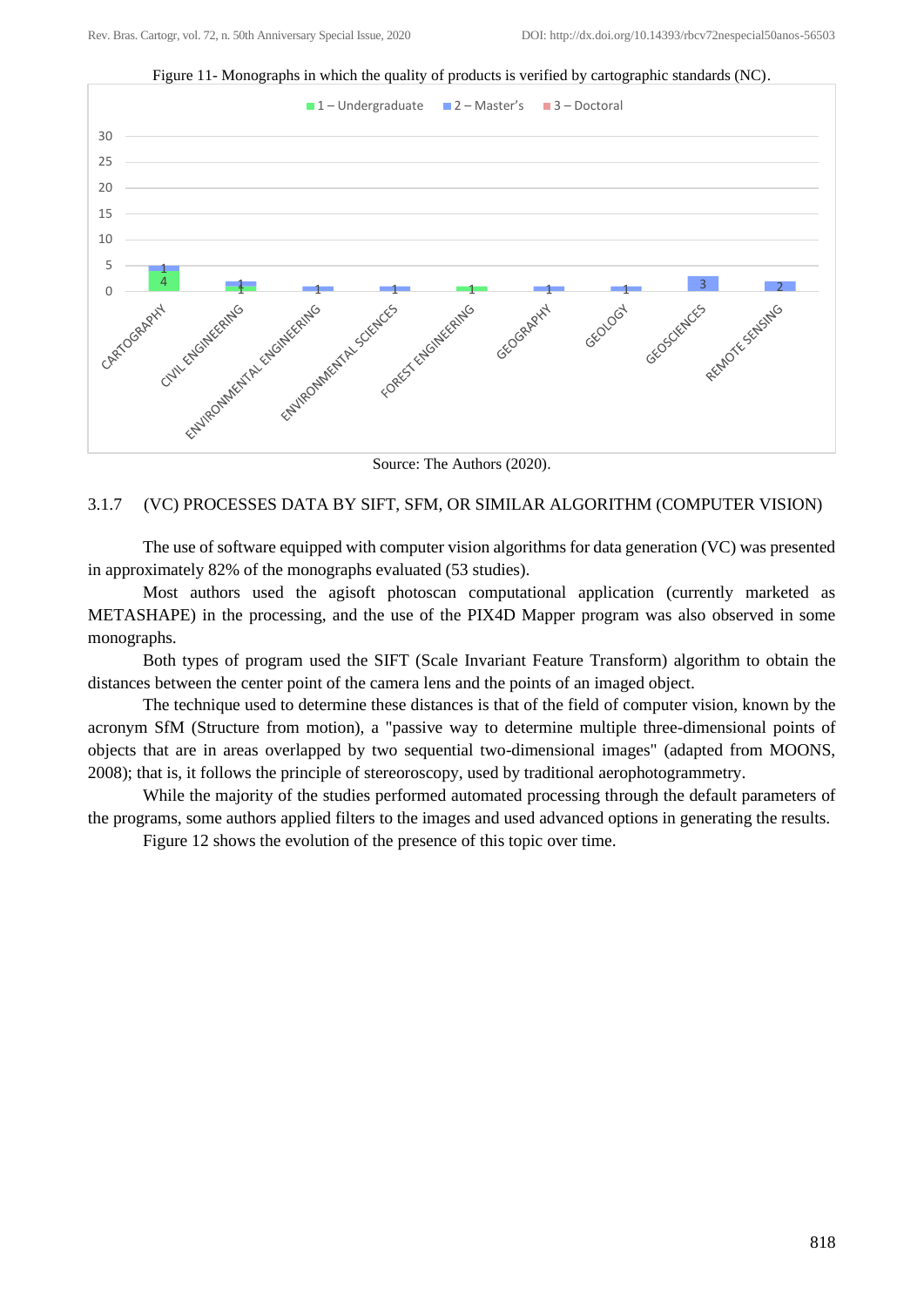

Source: The Authors (2020).

#### 3.1.7.1 (CT): Connotes data obtained with topography, photogrammetry or terrestrial imaging; and (CA): Combines data obtained with aerial, orbital, or similar images.

Most of the products generated by the authors are raster imaging, and the spatial resolution of the final products (pixel size) ranged between 1.5 cm and 1.9 m. Two studies were observed in which the type of output was exclusively vector.

Most used passive-type imaging sensors, capturing the spectral range of the visible and, in some cases, near infrared. A few cases of use of hyperspectral passive sensors with capacity and capturing data in hundreds of bands in the range of 400 to 900 nm and also of active sensors, of the type LIDAR (Light Detection and Ranging) were noticed.

Of the 21 monographs (~32%) that compared the data generated to aerial or similar images (CA), 6 also compared the data with information on topography, photogrammetry or terrestrial imaging (TC). Another 23 studies compared their data only with information collected on land, totaling 29 studies (~46%), with the presence of the parameter 'CT'. In all, there were  $44$  ( $\sim$ 69%) studies that presented CA or CT.

In the case of 'CA' monographs, the images of the Google Earth platform, *landsat* series images, and relief images of the Shuttle Radar Topography Mission (SRTM) are highlighted by the number of times they were mentioned. No data collected by manned flights were included, especially with the use of LIDAR sensors.

In comparisons with data from terrestrial surveys (TC), most monographs used the topography associated with GNSS positioning, obtaining features of the terrain and/or buildings that were compared to those generated by the processing of the data obtained by UAV.

Table 12 presents the distribution of studies with the parameter 'CT' by the areas of knowledge and main purposes of the reviewed monographs.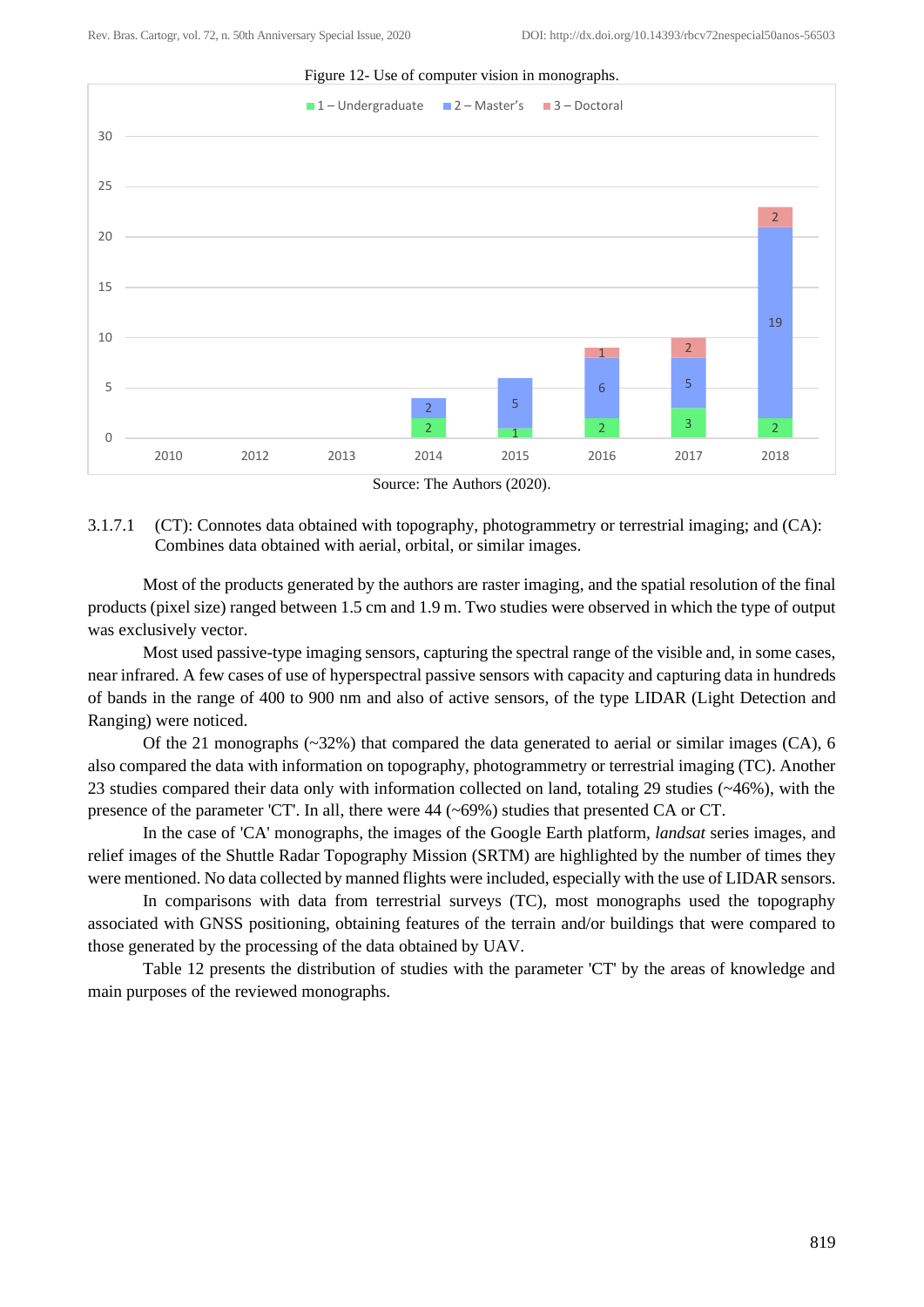



Source: The Authors (2020).

### **4 CHALLENGES AND FUTURE PROSPECTS**

As future perspectives of the solutions obtained by Remotely Piloted Aircraft (RPA), we highlight its continuous development in Brazil, both of the platforms themselves, which improve flight efficiency every day. The embedded technology, favored by sensor instruments (imagers or not) more sophisticated, with significant cost reduction. All of this is associated with a possible improvement in the data transmission infrastructure, especially in rural areas, from a more excellent coverage of 4G cellular technology, with the forecast in the next decade of implementing 5G cellular technology. Such technologies will enable processing solutions already embedded in the aircraft, with online support from manufacturers and mapping service providers, allowing them to obtain more accurate information and less time.

In addition to the improvements and cost savings for multispectral, hyperspectral, and thermal imager, a popularization of active sensors, such as LIDAR (Light Detection and Ranging), is foreseen, integrated with smaller and more accurate IMU/INS (Internal units for measuring the attitude and position of the aircraft in flight), as well as GNSS positioning sensors, which are gradually offered with multiple frequencies (geodetic pattern).

All this evolution should also require the development of a new line of processors embedded in the aircraft, which, together with computer systems based on machine learning and artificial intelligence, will process images in real-time, with battery consumption compatible with the demands of the activity.

Understanding that electrical RPAs are a trend, the battery itself is a significant challenge to be overcome; with the equipment increasingly demanding flight autonomy and processing capacity, they should be able to maintain the load for a longer time without over-competing with the payload (payload) of the platforms, especially those of the rotary-wing type (or multi-rotor).

With the growing interest in RPA-based data collection solutions (as well as other remotely piloted systems - terrestrial and aquatic), regulatory institutions (civil and military) must be prepared to increase demand, both in terms of personnel, computational capacity, and inspection tools, which is a challenge to be faced by the government, especially at the federal level. It includes updating the rules that guide the production and application of RPAs in the national market.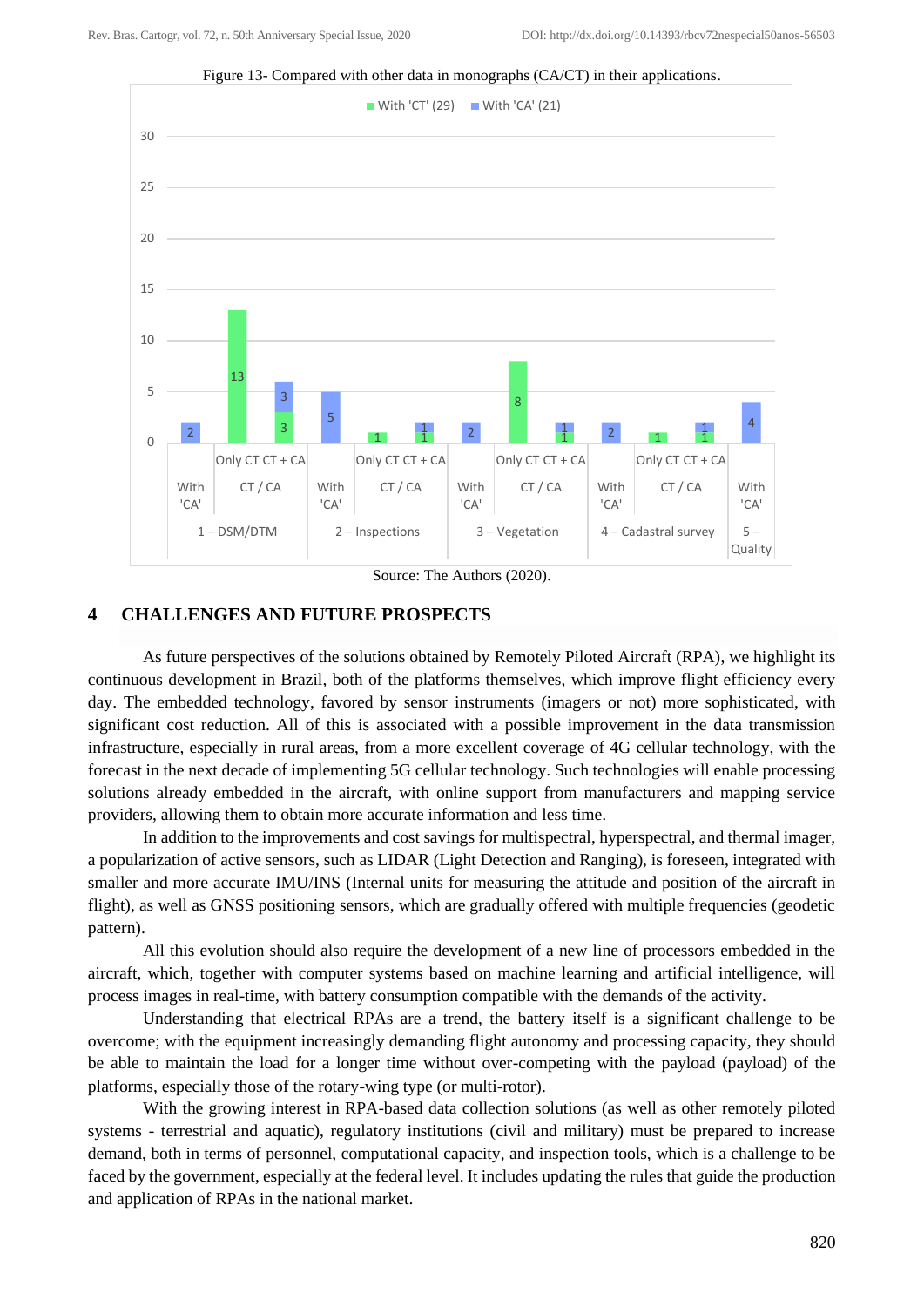In this sense, it would be urgent to update the technical standards of National Cartography, dating from the mid-1980s, which could support the updating of numerous technical standards of organs and institutes that generate geospatial data. Among many public administration bodies, a good example is the DNIT (National Department of Terrestrial Infrastructure), which bases the projects on regulations in 2006 - a time when aerophotogrammetry was analogous and overly restrictive in its costs - and which currently has outlined an update to technical requirements to accept data collected by RPA in its project flows.

# **5 FINAL CONSIDERATIONS**

This research presents an academic overview of the different uses of UAV for Photogrammetry and Remote Sensing in Brazil over 10 years (2008-2018). These studies, both at the undergraduate and graduate levels, indicate a growing trend in the use of this technology, as well as the areas of knowledge and most sought-after purposes in the country, reflecting the level of learning and investments in public and private universities. Of course, a considerable portion of these studies were published in specialized journals, national and international, helping to disseminate knowledge and scientific advances.

There are a wide variety of applications for UAVs, with the use of equipment that must be chosen according to the intended purposes and the resources available for their acquisition. The costs of acquiring the equipment used in the evaluated surveys range from approximately US\$ 500.00 to those that easily exceed US\$ 100,000.00.

Regulatory agencies for professional use of UAVs in Brazil, namely the National Agency of Telecommunications (ANATEL), National Civil Aviation Agency (ANAC), Ministry of Defense (MD), and Department of Airspace Control (DECEA), have invested in the simplification and modernization of processes, legislation and systems.

In this context, it is worth mentioning the initiatives of ANAC, with the Unmanned Aircraft System (SISANT) for the registration of equipment, and DECEA, in the implementation of the Remotely Piloted Aircraft Access Request (SARPAS) system, for the use of airspace (aka NOTAM). These bodies have made efforts to update the legislation, with the recent edition and publication of the "Compendium of legislation and technical and legal issues on aerosurvey" (MD, 2020) by the Ministry of Defense and by updating, since July 1, 2020, the legislation on access to airspace by DECEA<sup>2</sup> .

The control of aircraft through GNSS systems, which use the RTK positioning method, did not appear in any of the evaluated studies, although some authors point to this method as a possible way of improving positional quality in data processing, implementing the direct georeferencing technique. As an example, one can mention PIX4D, the software manufacturer for photogrammetric processing of UAV data, offering 3 positioning solutions: RTK implementation; use of control points; and post-processing of receiver data (PPK) (PIX4D, 2018).

Most of the studies analyzed were done in a planned flight coverage of the 'Bloc' type, and not in a 'Corridor'. The few works that collected data in 'Corridors' did not exceed flight lines of 5 km.

The studies that evaluate the cartographic quality of the products generated are not conclusive, because it is not possible to verify consistency or a pattern in the methodologies of the analyses performed by the authors. There are indications that quality would not be higher than 'Class B', in scales 1/10,000, even with products similar to those generated by authors who classified mappings as 'Class A' (PEC-PDC) in scales from 1/1000 to 1/2500.

In most of the studies reviewed, there was no variation between the spatial resolution of data collection (Ground Sampling Distance - GSD) value and the spatial resolution of the generated raster product (pixel size). Only five studies indicated the geometric degradation of the GSD for the generation of the final product, reaching up to a factor of 1/21 in the data generation (i.e., a collection with GSD of 9 cm and pixel of the evaluated product of 189 cm).

<sup>2</sup> The latest legislation is available in [https://www.decea.gov.br/drone/,](https://www.decea.gov.br/drone/) access on 02/07/2020.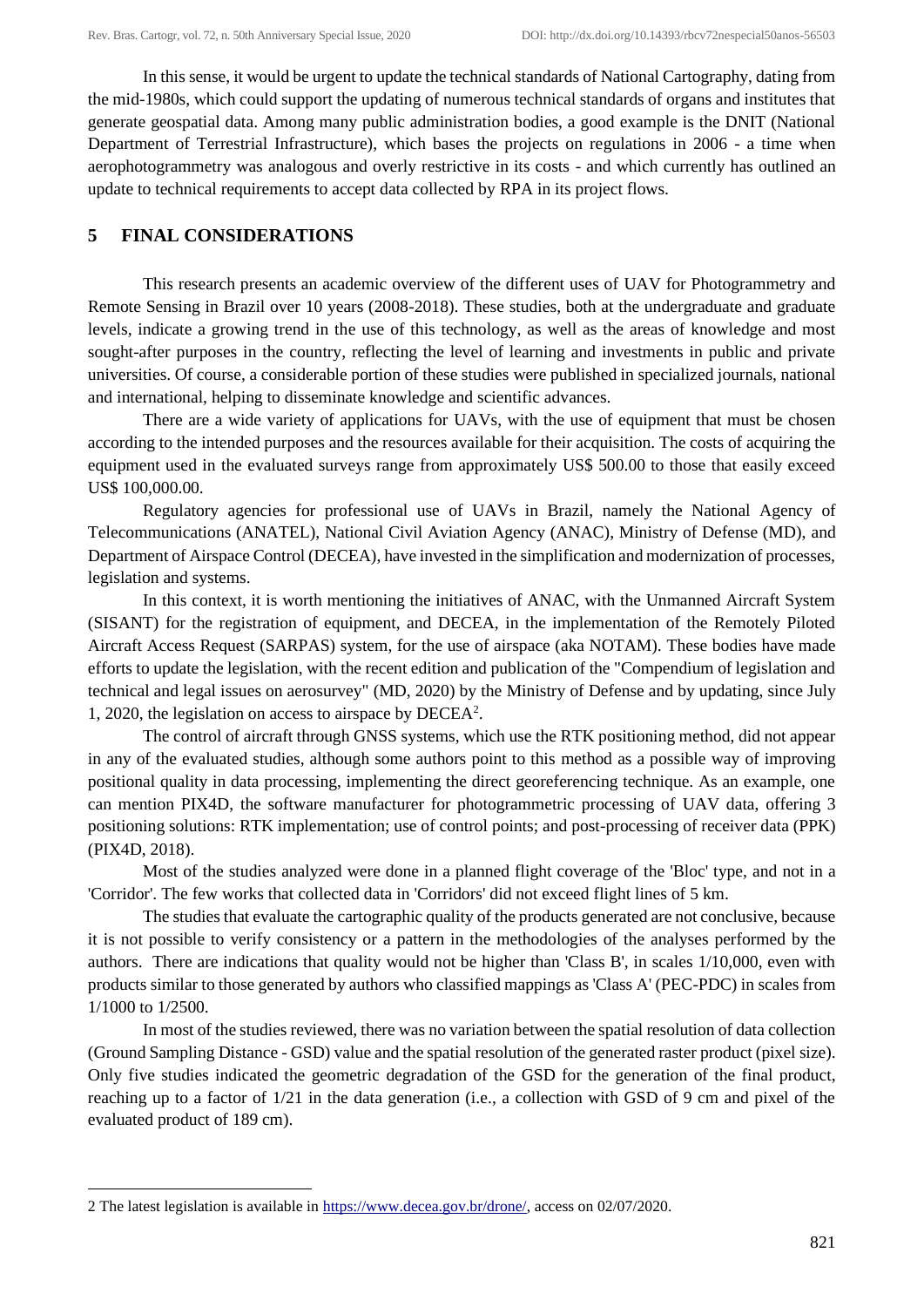# **6 LIST OF REVIEWED MONOGRAPHS**

Alphabetical order of the monographs reviewed in this work, composed of the data: AUTHOR; YEAR; TITLE; TYPE; AREA; INSTITUTION; STATE > *GENERAL*.

- 1. ALENCAR, Pedro; 2018; **MEDIÇÃO E MODELAGEM DE VOÇOROCAS NO BIOMA CAATINGA: O CASO DA BACIA REPRESENTATIVA DE MADALENA**, CE; 2-Master; AGRICULTURAL ENGINEERING; UFC; EC > *MDT/MDS/MDS*
- 2. ALMEIDA, Danilo; 2018; **ASSESSING TROPICAL FOREST DEGRADATION AND RESTORATION THROUGH LIDAR REMOTE SENSING**; 3-Doctorate; FOREST ENGINEERING; USP; SP > *VEGETATION*
- 3. ALMEIDA, Igor; 2014; **ESTUDO SOBRE O USO DE VEÍCULO AÉREO NÃO TRIPULADO (VANT) PARA MAPEAMENTO AÉREO COM FINS DE ELABORAÇÃO DE PROJETOS VIÁRIOS;**1-Undergraduate; CIVIL ENGINEERING; UNICAP; PE > *MDT/MDS*
- 4. ALMEIDA, Pedro; 2018; **AVALIAÇÃO DE MÉTODOS DE MOSAICO DE IMAGENS APLICADOS EM IMAGENS AGRÍCOLAS OBTIDAS POR MEIO DE RPAS; COMPUTERSCIENCE;** UEPG; PR > *QUALITY*
- 5. ALVES JR., Leomar; 2015; **ANÁLISE DE PRODUTOS CARTOGRÁFICOS OBTIDOS COM CÂMERA DIGITAL NÃO MÉTRICA ACOPLADA A UM VEÍCULO AÉREO NÃO TRIPULADO EM ÁREAS URBANAS E RURAIS NO ESTADO DE GOIÁS;** 2-Master's degree; GEOGRAPHY; UFG; GO > *CADASTRO*
- 6. BARBOSA, Bruno; 2017; **GERAÇÃO DE BASE CARTOGRÁFICA PARA ÁREA DE INTERESSE HISTÓRICO/CULTURAL POR MEIO DE LEVANTAMENTO FOTOGRAMÉTRICO ADQUIRIDO COM VANT (RPAS)**; 1-Undergraduate; CARTOGRAPHY; UFRGS; RS > *REGISTRATION*
- 7. BARCELOS, Anna; 2017; **O USO DE VEÍCULO AÉREO NÃO TRIPULADO (VANT) EM MONITORAMENTOS DE CAMPO: APLICABILIDADES E VIABILIDADES;**1- Undergraduate; GEOGRAPHY; UFU; MG > *VEGETATION*
- 8. BRASIL, Guilherme; 2012; **MONITORAMENTO AMBIENTAL COM A UTILIZAÇÃO DE VEÍCULOS AÉREOS NÃO TRIPULADOS (VANTS)**; 2-Master's degree; ENVIRONMENTAL SCIENCES; UFPR; PR > *INSPECTION*
- 9. CALOU, Vinícius; 2018; **USO DE VANTs NO MONITORAMENTO DA SIGATOKA-AMARELA DA BANENEIRA;**2-Master; AGRICULTURAL ENGINEERING; UFC; EC > *VEGETATION*
- 10. CÂNDIDO, Anny; 2012; **TRATAMENTO DE IMAGENS ORBITAIS E SUBORBITAIS PARA CARACTERIZAÇÃO AMBIENTAL DA CABECEIRA DO RIO SÃO LOURENÇO-MT;**2- Master; FOREST ENGINEERING; UFMT; MT > *VEGETATION*
- 11. CARNEIRO, Marciano; 2016; **GERAÇÃO DE MODELO DIGITAL DE TERRENO POR RESTITUIÇÃO AEROFOTOGRAMÉTRICA COM APOIO DE VEÍCULO AÉREO NÃO TRIPULADO DE PEQUENO PORTE: ESTUDO DE CASO NA PEDREIRA DA EMPRESA INCOPEL - ESTÂNCIA VELHA / RS**; 2-Master; ENVIRONMENTAL SCIENCES; UNILASALLE; RS > *MDT/MDS*
- 12. CARVALHO, Naiallen; 2014; **REFERENCIAMENTO DE IMAGENS AÉREAS UTILIZANDO DADOS DE NAVEGAÇÃO PARA CONSTRUÇÃO AUTOMÁTICA DE MOSAICO DE IMAGENS;** 2-Master**;** ELECTRONIC ENGINEERING; ITA; SP > *GENERALITIES*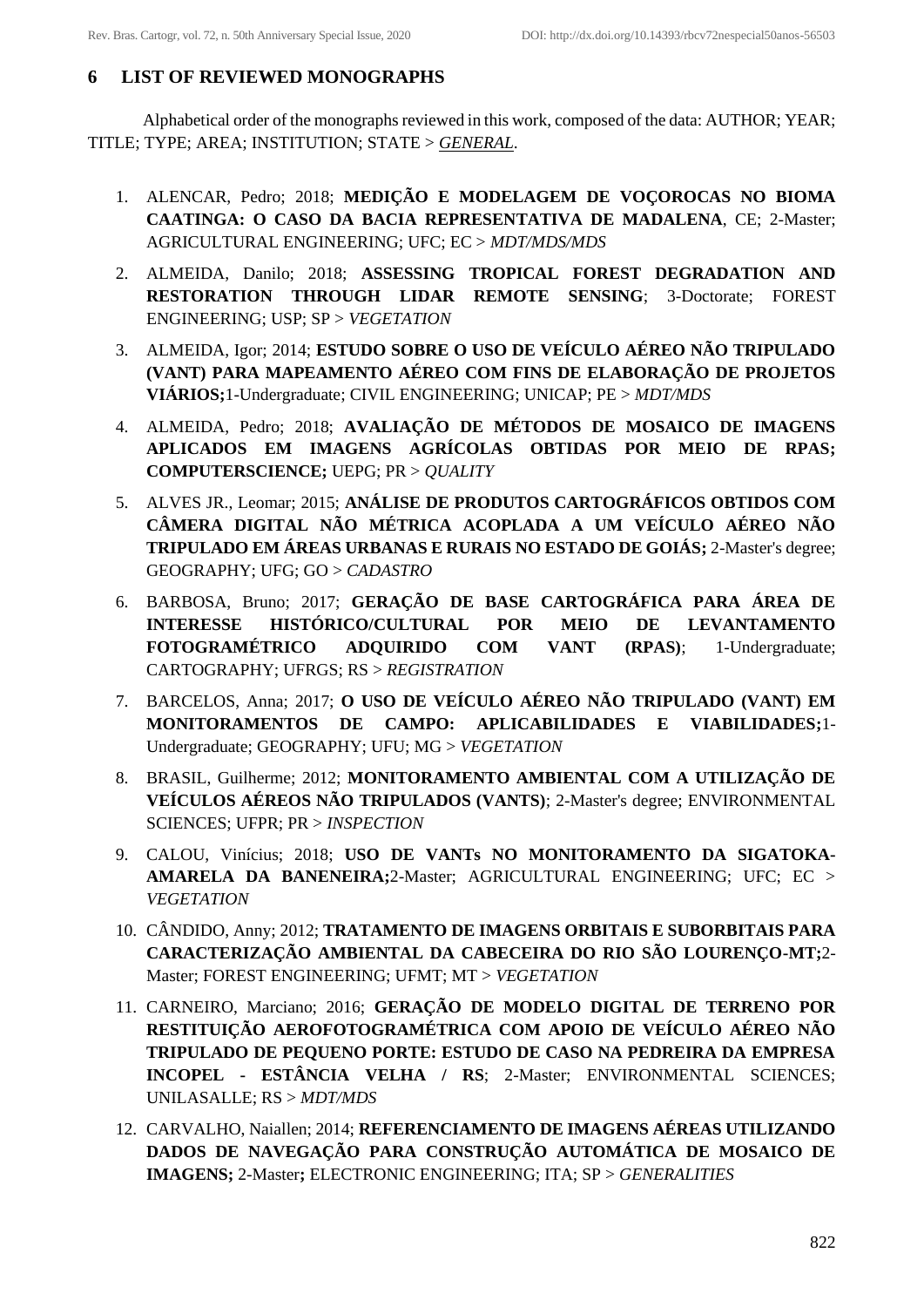- 13. COSTA, João Vitor; 2018; **ANÁLISE DA DINÂMICA DE ESPELHOS D'ÁGUA EM LAGOS ARTIFICIAIS NO SUL DA AMAZÔNIA, MATO GROSSO, UTILIZANDO DRONES**; 1- Undergraduate; ENVIRONMENTALSCIENCES; UFG; GO > *MDT/MDS*
- 14. CUNHA, Alexandre; 2018; **AVALIAÇÃO DE EROSÃO POR IMAGENS A CURTA DISTÂNCIA**; 2-Master's degree; CIVIL ENGINEERING; UFBA; BA > *MDT/MDS*
- 15. CUNHA, João Paulo; 2018; **MAPEAMENTO CADASTRAL DE SÍTIOS ARQUEOLÓGICOS COM USO DE DADOS REMOTAMENTE ADQUIRIDOS - UM EXEMPLO DO MAPEAMENTO DE PETRÓGLIFOS DO SÍTIO ARQUEOLÓGICO DO BISNAU;**2-Master; GEOSCIENCES; UNB; DF > *MDT/MDS*
- 16. DIAS, Gilda; 2014; **LEVANTAMENTO DE LIMITES DE IMÓVEL RURAL COM USO DE VANT, ELDORADO DO SUL – RS**; 1-Undergraduate; CARTOGRAFIA; UFRGS; RS > *REGISTRATION*
- 17. FAGUNDES, Manuella; 2016; **GERAÇÃO DE BASE CARTOGRÁFICA TRIDIMENSIONAL COM O USO DE VEÍCULO AÉREO NÃO TRIPULADO (VANT)**; 1-Undergraduate; CARTOGRAPHY; UFRGS; RS > *REGISTRATION*
- 18. FARIA, Alexandre; 2015; **AVALIAÇÃO DAS CONDIÇÕES DE USO E OCUPAÇÃO DO PARQUE PARAHYBA – JOÃO PESSOA/PB;**2-Master's degree; ENVIRONMENTAL SCIENCES; UFPB; PB > *INSPECTION*
- 19. FELIX, Felipe; 2018; **COMPORTAMENTO SAZONAL DE COBERTURAS VEGETAIS A PARTIR DE IMAGENS DE SENSORES EMBARCADOS EM VEÍCULOS AÉREOS NÃO TRIPULADO**; 2-Master's degree; ENVIRONMENTAL SCIENCES; UNIFAL; MG > *VEGETATION*
- 20. FERREIRA, Alexandre; 2014; **AVALIAÇÃO DE CÂMARA DE PEQUENO FORMATO TRANSPORTADA POR VEÍCULO AÉREO NÃO TRIPULADO – VANT, PARA USO EM AEROLEVANTAMENTOS;** 2-Master's degree; GEOSCIENCES; UNB; DF > *QUALITY*
- 21. FRANCA, Elias; 2015; **DETECÇÃO E CARACTERIZAÇÃO DE ÁREAS DE PRESERVAÇÃO PERMANENTE, POR MEIO DE IMAGENS AÉREAS DE ALTA RESOLUÇÃO ESPACIAL**; 2-Master's degree; GEOGRAPHY; UFMT; MT > *REGISTRATION*
- 22. GONÇALVES, Luana; 2018; **ESTIMATIVA DE PARÂMETROS BIOFISICOS DE LAVOURA CAFEEIRA A PARTIR DE IMAGENS OBTIDAS POR AERONAVE REMOTAMENTE PILOTADA;** 2-Master's degree; AGRICULTURAL ENGINEERING; UFLA; MG > *MDT/MDS*
- 23. JIM, André; 2018; **IDENTIFICAÇÃO E CARACTERIZAÇÃO ESPECTRAL DA FERRUGEM (AUSTROPUCCINIA PSIDII) DO EUCALIPTO POR IMAGENS DE ALTA RESOLUÇÃO OBTIDAS DE VEÍCULOS AÉREOS NÃO TRIPULADOS (VANT) E EM LABORATÓRIO (ESPECTRORADIÔMETRO)**; 3-Doctorate; FOREST ENGINEERING; UNESP; SP > *VEGETATION*
- 24. LENZI, Italo; 2018; **SISTEMA DE AERONAVE REMOTAMENTE PILOTADA (RPAS) APLICADA AO INVENTÁRIO FLORESTAL DE TECTONA GRANDIS LINN F**; 2-Master's degree; FOREST ENGINEERING; UFMT; MT > *VEGETATION*
- 25. LINHARES, Mayklyns; 2016; **USO DE VEÍCULO AÉREO NÃO TRIPULADO NA DETERMINAÇÃO DE ÍNDICE DE VEGETAÇÃO EM ÁREA DE PASTAGEM EM NOVA MUTUM-MT**; 2-Master's degree; GEOGRAPHY; UFG; GO > *VEGETATION*
- 26. LONGHITANO, George; 2010; **VANTS PARA SENSORIAMENTO REMOTO: APLICABILIDADE NA AVALIAÇÃO E MONITORAMENTO DE IMPACTOS AMBIENTAIS CAUSADOS POR ACIDENTES COM CARGAS PERIGOSAS;** 2-Master's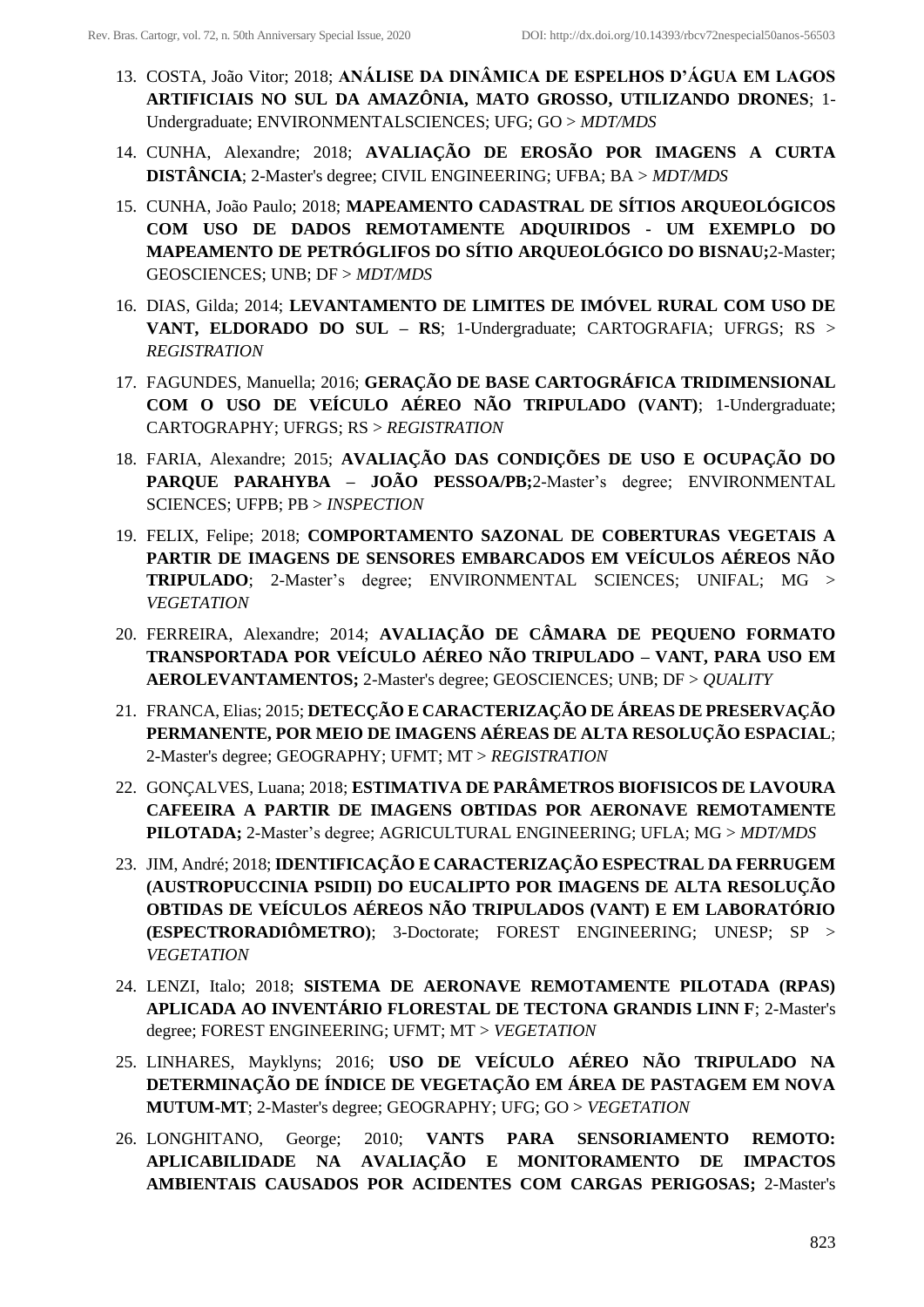degree; TRANSPORT ENGINEERING; USP; SP > *GENERALITIES*

- 27. LOPES, Tito; 2018; **ANÁLISE DA APLICABILIDADE DE SISTEMA MINI-VANT COMERCIAL NO DIAGNÓSTICO DA GERAÇÃO DE RESÍDUOS DE DESASTRES NO BRASIL;**2-Master's degree; ENVIRONMENTAL SCIENCES; USP; SP > *INSPECTION*
- 28. LUZ, Cristhyano; 2015; **AVALIAÇÃO DA EXATIDÃO ABSOLUTA DE ORTOFOTO OBTIDA POR MEIO DE DADOS BRUTOS ORIUNDOS DE VEÍCULOS AÉREOS NÃO TRIPULADOS (SISVANT);** 2-Master's degree; CARTOGRAPHY; UFPR; PR > *QUALITY*
- 29. MACHADO, Marcela; 2018; **SINCRONIZAÇÃO POR PÓS-PROCESSAMENTO DE UM SISTEMA DE VARREDURA A LASER EMBARCADO EM VANT;** 2-Master's degree; CARTOGRAPHY; UNESP; SP > *MDT/MDS*
- 30. MARTELLO, Maurício; 2017; **ESTIMATIVA DA ALTURA E PRODUTIVIDADE DA CANA-DE-AÇUCAR UTILIZANDO IMAGENS OBTIDAS POR AERONAVE REMOTAMENTE PILOTADA;** 2-Master's degree; AGRONOMY; USP; SP > *VEGETATION*
- 31. MELO JR., Carlos; 2016; **METODOLOGIA PARA GERAÇÃO DE MAPAS DE DANOS DE FACHADAS A PARTIR DE FOTOGRAFIAS OBTIDAS POR VEÍCULO AÉREO NÃO TRIPULADO E PROCESSAMENTO DIGITAL DE IMAGENS;** 3-Doctorate; CIVIL AND ENVIRONMENTAL ENGINEERING; UNB; DF > *INSPECTION*
- 32. MELO, Roseneia; 2016; **DIRETRIZES PARA INSPEÇÃO DE SEGURANÇA EM CANTEIROS DE OBRA POR MEIO DE IMAGEAMENTO COM VEÍCULO AÉREO NÃO TRIPULADO (VANT);** 2-Master's degree; CIVIL ENGINEERING; UFBA; BA > *INSPECTION*
- 33. MIRANDA NETO, Milton; 2016; **SISTEMA AUTOMÁTICO DE PLANEJAMENTO DE VOOS E TRATAMENTO DE IMAGENS PARA VEÍCULOS AÉREOS NÃO TRIPULADOS**; 2- Master's degree; ELECTRICAL ENGINEERING; UFU; MG > *INSPECTION*
- 34. NASCIMENTO, Santiago; 2017; **ANÁLISE DE MODELOS DIGITAIS DE TERRENO POR MEIO DA MODELAGEM HIDRÁULICA NA DEFINIÇÃO DE ÁREAS DE RISCO DE INUNDAÇÃO**; 2-Master's degree; ENVIRONMENTAL ENGINEERING; UFBA; BA > *MDT/MDS*
- 35. NIEMANN, Rafaela; 2017; **COMPARAÇÃO DE MÉTODOS DE FILTRAGEM E GERAÇÃO DE MODELOS DIGITAIS DE TERRENO A PARTIR DE IMAGENS OBTIDAS POR VEÍCULO AÉREO NÃO-TRIPULADO**; 2-Master's degree; GEOGRAPHY; UNESP; SP > *MDT/MDS*
- 36. OLIVEIRA, Luana; 2017; **AVALIAÇÃO DO USO DE SENSOR TERMAL A BORDO DE VANT ATRAVÉS DE ANÁLISES RADIOMÉTRICAS, ESPECTRAIS, ESPACIAIS E POSICIONAIS;**2-Master's degree; REMOTE SENSING; INPE; SP > *QUALITY*
- 37. OLIVEIRA, Matheus; 2016; **DETECÇÃO DE PATOLOGIAS EM PLANTAÇÕES DE EUCALIPTOS COM APRENDIZADO DE MÁQUINA;** 2-Master's degree; COMPUTINGSCIENCE; USP; SP > *VEGETATION*
- 38. OLIVEIRA, Raquel; 2017; **GERAÇÃO DE MODELO DIGITAL DE SUPERFÍCIE HIPERESPECTRAL, EM ÁREAS DE FLORESTA UTILIZANDO CÂMARA HIPERESPECTRAL DE QUADRO EMBARCADA EM VANT**; 3-Doctorate; CARTOGRAPHY; UNESP; SP > *MDT/MDS*
- 39. PARENTE, Denis; 2016; **UTILIZAÇÃO DE VEÍCULO AÉREO NÃO TRIPULADO (VANT) NA IDENTIFICAÇÃO DE RESÍDUOS DE CONSTRUÇÃO CIVIL (RCC) DISPOSTOS EM LOCAIS INADEQUADOS;** 2-Master's degree; ENVIRONMENTAL ENGINEERING; UFTO; TO > *INSPECTION*
- 40. PEGORARO, Antoninho; 2013; **ESTUDO DO POTENCIAL DE UM VEÍCULO AÉREO NÃO**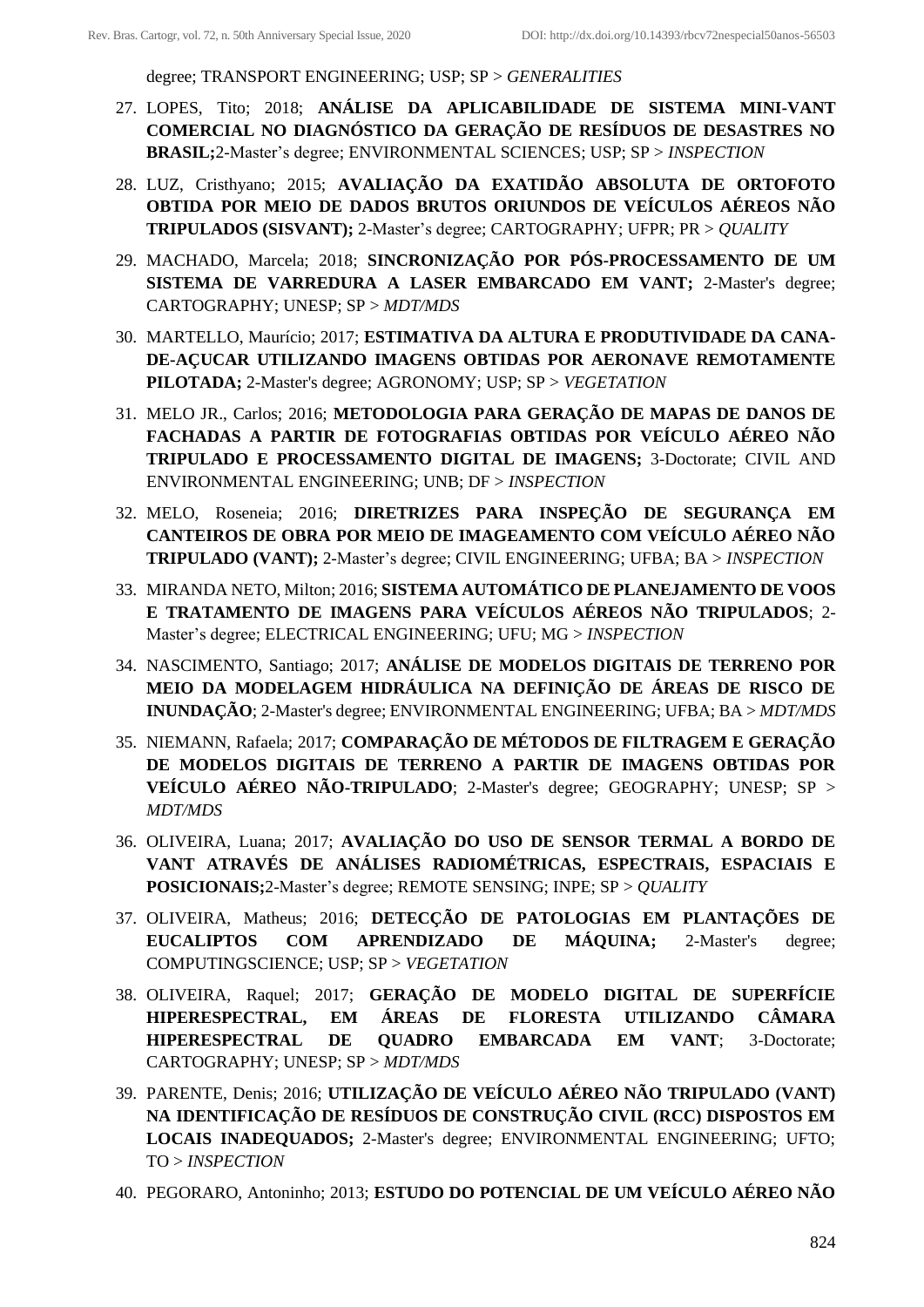**TRIPULADO/ QUADROTOR, COMO PLATAFORMA NA OBTENÇÃO DE DADOS CADASTRAIS**; 3-Doctorate; CIVIL ENGINEERING; UFSC; SC > *REGISTRATION*

- 41. PEREIRA, Bruno; 2017; **ANÁLISE DA EVOLUÇÃO DE PROCESSOS EROSIVOS COM FOTOGRAFIAS OBTIDAS POR VANT (RPAS)**; 1-Undergraduate; GEOGRAPHY; UNESP; SP > *MDT/MDS*
- 42. PINTO, Felipe; 2018; **CLASSIFICAÇÃO DO ESTÁGIO SUCESSIONAL DA VEGETAÇÃO EM ÁREAS DE FLORESTA OMBRÓFILA MISTA (FOM) COM O EMPREGO DE IMAGENS DIGITAIS OBTIDAS POR VANT (VEÍCULO AÉREO NÃO TRIPULADO)**; 2- Master's degree; ENGENHARIA FLORESTAL; UESC; SC > *VEGETATION*
- 43. PORTES, Marcelo; 2018; **SENSORIAMENTO REMOTO TERMAL USANDO VEÍCULO AÉREO NÃO-TRIPULADO NA CAFEICULTURA DE MONTANHA**; 2-Master's degree; AGRICULTURAL ENGINEERING; UFV; MG > MDT/MDS
- 44. RODRIGUES, Avilmar; 2016; **USO DE VEÍCULOS AÉREOS NÃO TRIPULADOS PARA MAPEAMENTO E AVALIAÇÃO DE EROSÃO URBANA;**2-Master's degree; GEOGRAPHY; UFG; GO > *MDT/MDS*
- 45. RODRIGUES, Éder; 2018; **ESTUDO SOBRE A FISIOLOGIA DA PAISAGEM DO AREAL DO CERRO DA ESQUINA NO MUNICÍPIO DE SÃO FRANCISCO DE ASSIS - RS**; 2-Master's degree; GEOGRAFIA; UFRGS; RS > *MDT/MDS*
- 46. ROSA, Joel; 2018; **DIAGNÓSTICO DE PROCESSOS EROSIVOS EM SOLOS AGRÍCOLAS MEDIANTE ANÁLISES DE MODELOS NUMÉRICOS DO TERRENO**; 2-Master's degree; COMPUTER SCIENCE; UEPG; PR > *MDT/MDS*
- 47. RUIZ, Luis; 2015; **UMA ABORDAGEM DE CLASSIFICAÇÃO DA COBERTURA DA TERRA EM IMAGENS OBTIDAS POR VEÍCULO AÉREO NÃO TRIPULADO;** 2-Master's degree; REMOTE SENSING; UFRGS; RS > *REGISTRATION*
- 48. SANTOS, Evandro; 2018; **ANÁLISE DA PERFORMANCE DOS SENSORES ÓPTICOS E POR TRANSMITÂNCIA DE RAIOS-X NO PROCESSO DE CLISSIFICAÇÃO DE CALCÁRIO EM MINA DE CAÇAPAVA DO SUL/RS**; 2-Master's degree; GEOLOGY; UNIPAMPA; RS > *MDT/MDS*
- 49. SANTOS, Ivaneide; 2017; **NOVAS METODOLOGIAS PARA REPRESENTAÇÃO GEOESPACIAL E VALORIZAÇÃO DOS ELEMENTOS DA GEODIVERSIDADE: INTEGRAÇÃO DE GEOTECNOLOGIAS, RECURSOS ONLINE E REALIDADE AUMENTADA;** 3-Doctorate; GEOSCIENCES; UFPE; EP > *GENERALITIES*
- 50. SANTOS, Luiz; 2016; **AVALIAÇÃO DE MODELO DIGITAL DE TERRENO GERADO ATRÁVES DE VANT EM PLANÍCIES PANTANEIRAS;** 1-Undergraduate; FOREST ENGINEERING; UFMT; MT > *MDT/MDS*
- 51. SARTORI, Rueliton; 2018; **AVALIAÇÃO COMPARATIVA DE MODELOS HIDRODINÂMICOS PARA PREVISÃO DE INUNDAÇÕES: UM ESTUDO DE CASO DO MUNICÍPIO DE GETÚLIO VARGAS-RS;** 2-Master's degree; ENVIRONMENTAL SCIENCES; UFFS; RS > *MDT/MDS*
- 52. SILVA, Álvaro; 2018; **DELIMITAÇÃO DE ÁREAS PRIORITÁRIAS PARA RECUPERAÇÃO DE VEGETAÇÃO NATIVA E CONTROLE DE DISPERSÃO DA CASUARINA EQUISETIFOLIA L NO PARQUE ESTADUAL DA COSTA DO SOL, A PARTIR DE IMAGENS AÉREAS OBTIDAS COM VANT;**2-Master's degree; ENVIRONMENTAL ENGINEERING; IFF; RJ > *INSPECTION*
- 53. SILVA, Cristiano; 2015; **AVALIAÇÃO DA ACURÁCIA DOS ORTOMOSAICOS E**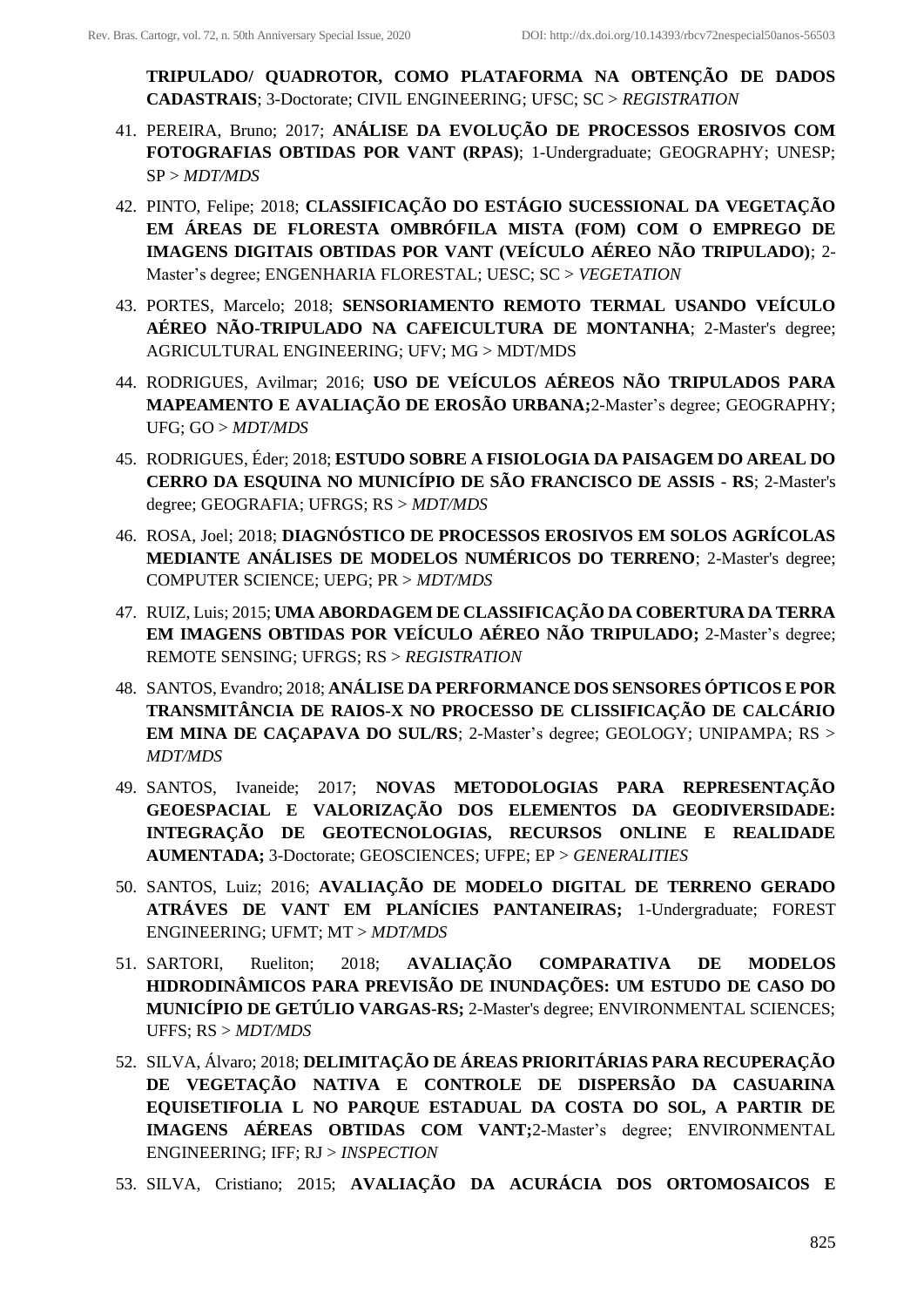**MODELOS DIGITAIS DO TERRENO GERADOS POR VANT E SUA APLICAÇÃO NO CÁLCULO DE VOLUME DE PILHAS DE REJEITO DA PEDRA CARIRI;**2-Master's degree; GEOLOGY; UFC; EC > *MDT/MDS*

- 54. SILVA, Daniel; 2018; **VIABILIDADE E ACURÁCIA DE VANT PARA O MONITORAMENTO COSTEIRO TRIDIMENSIONAL;**2-Master's degree; GEOSCIENCES; UFPE; PE > *MDT/MDS*
- 55. SILVA, Elizabeth; 2018; **SENSORIAMENTO REMOTO POR MEIO DE UMA AERONAVE REMOTAMENTE PILOTADA PARA ESTUDOS DO MANGUEZAL DA BAÍA DE VITÓRIA (ES)**; 3-Doctorate; OCEANOGRAPHY; UFES; ES > *VEGETATION*
- 56. SILVA, Gabriela; 2016; **AVALIAÇÃO GEOMÉTRICA DO LEVANTAMENTO DA ÁREA CONSTRUÍDA DA UTFPR-DV POR IMAGENS DE VEÍCULO AÉREO NÃO TRIPULADO (VANT) UTILIZANDO CÂMERA NÃO-MÉTRICA**; 1-Undergraduate; FOREST ENGINEERING; UTFPR; PR > *MDT/MDS*
- 57. SILVA, Orildo; 2016; **EVOLUÇÃO DOS PROCESSOS DE CARSTIFICAÇÃO DA FORMAÇÃO JANDAÍRA, BACIA POTIGUAR, UTILIZANDO DADOS OBTIDOS POR LIDAR E VANT;** 2-Master's degree; GEOLOGY; UFRN; RN > *INSPECTION*
- 58. SILVA, Thamyres; 2018; **MONITORAMENTO DE ÁREAS EM RESTAURAÇÃO ECOLÓGICA POR MEIO DE LEVANTAMENTO FOTOGRAMÉTRICO EXECUTADO POR VEÍCULO AÉREO NÃO TRIPULADO: Estudo de caso para regiões na Mata Atlântica, em Miguel Pereira** – RJ; 1-Undergraduate; CARTOGRAPHY; UFRA; AM > *VEGETATION*
- 59. SOUZA, Gabriel; 2015; **ANÁLISE DA VIABILIDADE DO USO DE VANT PARA MAEAMENTOS TOPOGRÁFICO E DE COBERTURA E USO DA TERRA**; 1-Undergraduate; CARTOGRAPHY; UFRGS; RS > *MDT/MDS*
- 60. SOUZA, Gabriel; 2018; **ANÁLISE DA INFLUÊNCIA DAS CONFIGURAÇÕES DOS PONTOS DE APOIO E DO VOO NA ACURÁCIA DE ORTOFOTOMOSAICOS ELABORADOS A PARTIR DE DADOS DE VANT;2-Master's degree; REMOTE SENSING; UFRGS; RS >** *QUALITY*
- 61. TORRES, Fernanda; 2016; **MONTAGEM E AVALIAÇÃO DE UM SISTEMA DE VARREDURA A LASER EMBARCADO EM VANT;** 2-Master's degree; CARTOGRAPHY; UNESP; SP > *MDT/MDS*
- 62. VALE, Daniel; 2018; **PESQUISA MINERAL E REAVALIAÇÃO DA RESERVA DE GRANITO ORNAMENTAL NO CÓRREGO ÁGUA PRETA, MUNICÍPIO NOVA VENÉCIA, ESTADO DO ESPÍRITO SANTO**; 2-Master's degree; GEOLOGY; UNIPAMPA; RS > *MDT/MDS*
- 63. VINISKI, Antônio; 2018; **AVALIAÇÃO DA EFICIÊNCIA DO USO DA MINERAÇÃO DE DADOS CLÁSSICA E ESPACIAL NA ESTIMATIVA DE PRODUTIVIDADE DE GRÃOS EM IMAGENS OBTIDAS POR MEIO DE AERONAVES REMOTAMENTE PILOTADA;** 2- Master's degree; COMPUTER SCIENCE; UEPG; PR > *VEGETATION*
- 64. ZANETTI, Juliette; 2017; **INFLUÊNCIA DO NÚMERO E DISTRIBUIÇÃO DE PONTOS DE CONTROLE EM ORTOFOTOS GERADAS A PARTIR DE UM LEVANTAMENTO POR VANT**; 2-Master's degree; CIVIL ENGINEERING; UFV; MG > *QUALITY*

# **Acknowledgements**

To IBGE, for the functional license granted to Fábio Lobo during this research and construction of his doctoral thesis. The authors also thank the Coordination for the Improvement of Higher Education Personnel (CAPES) for supporting João Vitor S. Costa during his master's degree, as well the equipment granted to the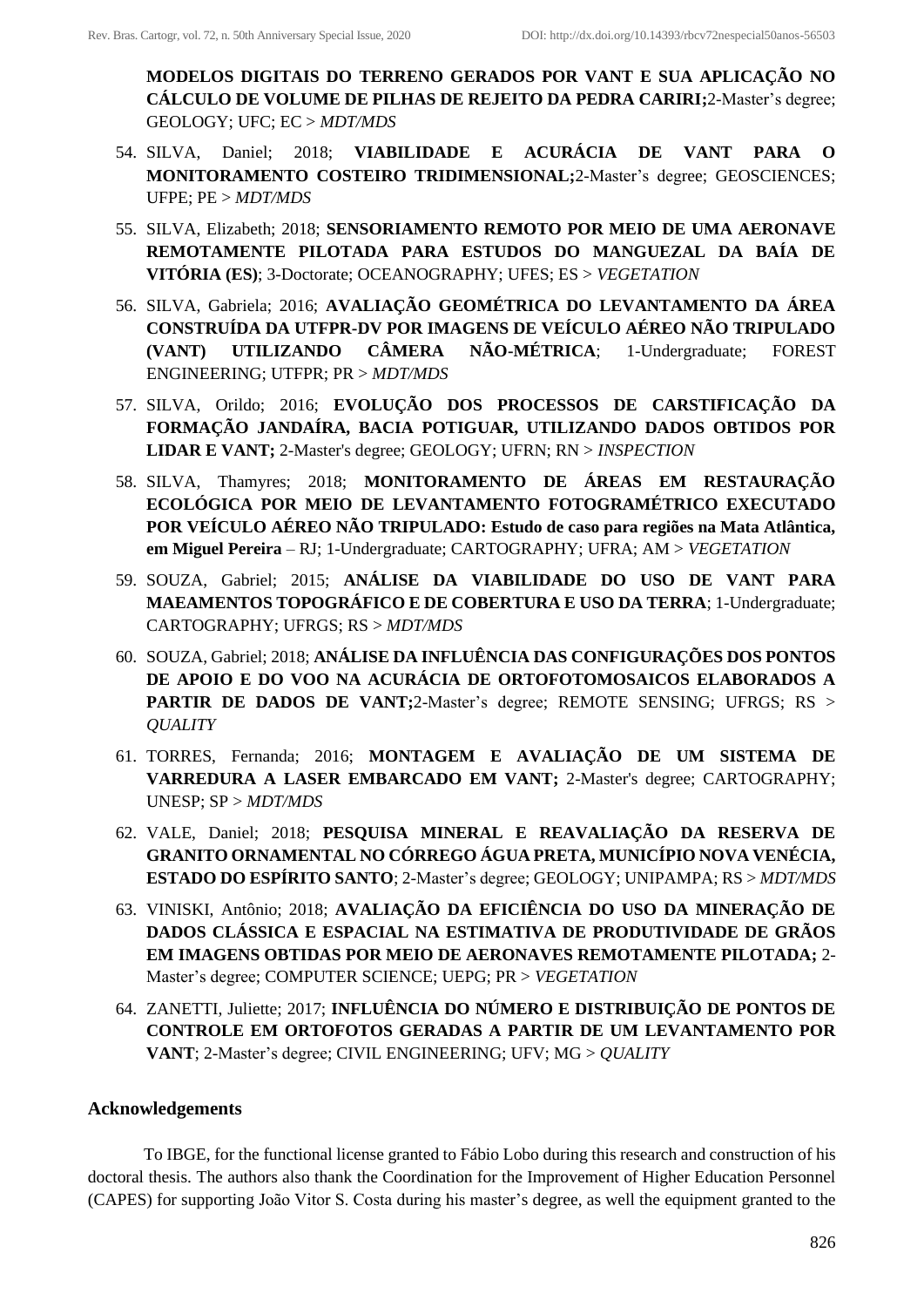Federal University of Goiás / LAPIG / Pro-Vant (CAPES Pro-equipamentos 2014).

## **Authors' Contribution**

Fábio Lobo (UFC/IBGE) contributed with the original idea, initial data collection and tabulation, generating a first version of the text. Carlos Uchôa (UFC/LAG) and Manuel E. Ferreira (UFG/LAPIG) contributed to the revision of the first version of the text, guiding the final form and content. João Vitor S. Costa (UFG/LAPIG) assisted in the final collection and final tabulation of the data presented in this article.

# **Conflicts of Interest**

The authors declare no conflicts of interest.

# **References**

- BRASIL. Agência Nacional de Aviação Civil. **Regulamento Brasileiro da Aviação Civil Especial – RBAC-E n.94**. Requisitos Gerais para Veículos Aéreos não Tripulados e Aeromodelos. Brasília: ANAC, 2017. Disponível em <http://www.anac.gov.br/assuntos/legislacao/legislacao-1/rbha-e-rbac/rbac/rbac-e-94emd-00/@@display-file/arquivo\_norma/RBACE94EMD00.pdf>. Acesso em: 16/11/2017.
- BRASIL. Comando da aeronáutica. Departamento de controle aéreo. **Tráfego aéreo**: Sistemas de aeronaves remotamente pilotadas e o acesso ao espaço aéreo brasileiro – ICA 100-40/2016. Brasília: DECEA, 2017. Disponível em <https://publicacoes.decea.gov.br/?i=publicacao&id=4510>. Acesso em: 16/11/2017.
- BRASIL. Decreto nº 89.817 de 20 de julho de 1984. Estabelece as Instruções Reguladoras das Normas Técnicas da Cartografia Nacional. **Diário Oficial da União**, Brasília, DF - Seção 1 - 22/6/1984, Página 8884.
- CAIADO, R.; QUELHAS, O.; RANGEL, L.; NASCIMENTO, D. Metodologia de revisão sistemática da literatura com aplicação do método de apoio multicritério à decisão SMARTER**.** In: XII Congresso Nacional de Excelência em Gestão e III Inovarse - Responsabilidade Social Aplicada. **Anais** Rio de Janeiro, 2016. 2016. Disponível em <https://www.researchgate.net/publication/318373779\_METODOLOGIA\_DE\_REVISAO\_SISTEMATI CA\_DA\_LITERATURA\_COM\_APLICACAO\_DO\_METODO\_DE\_APOIO\_MULTICRITERIO\_A\_D ECISAO\_SMARTER>. Acesso em 04/09/2018
- CÔRTES, J. B. R. 1998. **O uso de fotografias aéreas de pequeno formato digitalizadas em mapeamento topográfico planimétrico**. Dissertação de mestrado. (Programa de Pós-Graduação em Ciências Geodésicas) – Setor de Ciências da Terra, Universidade Federal do Paraná.
- CÔRTES, J. B. R. 2010. **Análise da estabilidade de câmaras digitais de baixo custo com diferentes métodos de calibração**. Tese de doutorado. (Programa de Pós-Graduação em Ciências Geodésicas) - Setor de Ciências da Terra, Universidade Federal do Paraná.
- EXÉRCITO BRASILEIRO. **Especificação Técnica para a Aquisição de Dados Geoespaciais Vetoriais (ET-ADGV), ver. 2.1.3** – EB10-N-72.001 – 2 <sup>a</sup> Edição. Brasília, 2011. Disponível em <http://www.geoportal.eb.mil.br/images/PDF/ET\_ADGV\_Vs\_2\_1\_3.pdf>. Acesso em 12/12/2017.
- LOUREIRO, S. A.; NOLETTO, A. P. R; SANTOS, L. S.; et.al. 2016. **O uso de método de revisão sistemática da literatura na pesquisa em logística, transportes e cadeia de suprimentos.** Transportes V.24, n.1. pg. 95-106. Disponível em [<https://www.revistatransportes.org.br/anpet/article/view/919/591>](https://www.revistatransportes.org.br/anpet/article/view/919/591). Acesso em 14/05/2018.
- MATESE, A.; TOSCANO, P.; GENNARO, S.; GENESIO, L.; et.al*.* 2015. **Intercomparison of UAV, Aircraft and Satellite Remote Sensing Platforms for Precision Viticulture** . Remote sensing journal. N7. pg. 2971-2990; doi:10.3390/rs70302971. Disponível em [<http://www.mdpi.com/2072-](http://www.mdpi.com/2072-4292/7/3/2971/htm) [4292/7/3/2971/htm>](http://www.mdpi.com/2072-4292/7/3/2971/htm). Acesso em 02/05/2018.